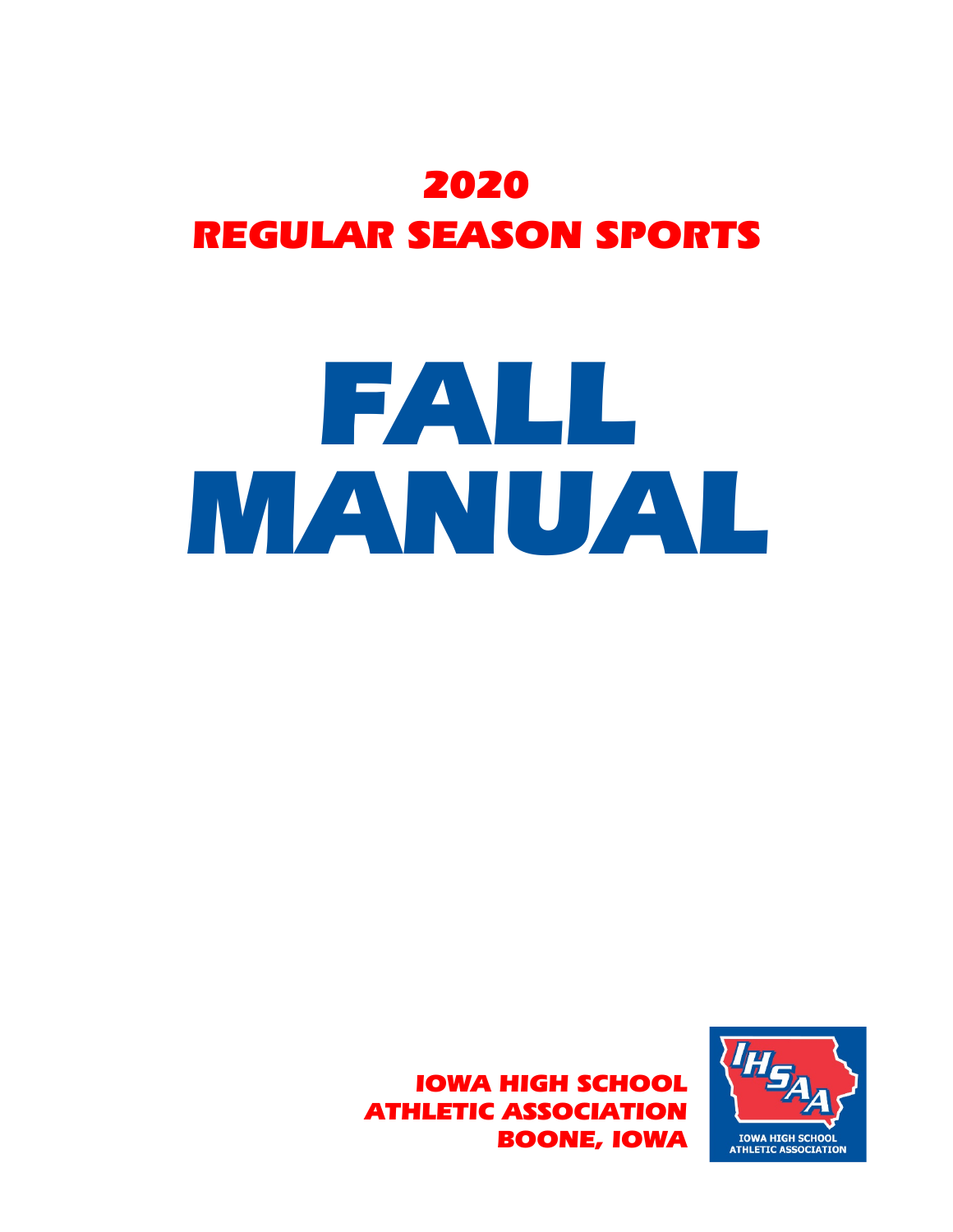#### **CONCUSSION MANAGEMENT PROTOCOL**

*Iowa Code Section 280.13C states, in part,*

*2c. Emergency medical care provider means the same as defined in section 147A.1.*

*2d. Extracurricular interscholastic activity means any dance or cheerleading activity or extracurricular interscholastic activity, contest or practice governed by the Iowa High School Athletic Association or Iowa Girls High School Athletic Union…*

*2e. Licensed health care provider means a physician, physician assistant, chiropractor, advanced registered nurse practitioner, nurse, physical therapist, or licensed athletic trainer licensed by a board designated under section 147.13.*

*4b. For school years beginning on or after July 1, 2018, each school district and nonpublic school shall provide to the parent or guardian of each student in grades seven through twelve, a concussion and brain information sheet as provided by the Department of Public Health, Iowa High School Athletic Association and Iowa Girls High School Athletic Union. The student and student's parent or guardian shall sign and return a copy of the concussion and brain injury information sheet to the student's school prior to the student's participation in any extracurricular interscholastic activity.*

*5a. If a student's coach, contest official, or licensed health care provider, or an emergency medical provider observes signs, symptoms or behaviors consistent with a concussion or brain injury in an extracurricular interscholastic activity, the student shall be immediately removed for participation.*

*5b. A student who has been removed from participation shall not recommence such participation in any dance or cheerleading activity, or activity, contest, or practice governed by the Iowa High School Athletic Association or Iowa Girls High School Athletic Union until the student has been evaluated by a licensed health care provider trained in the evaluation and management of concussions and other brain injuries and the student has received written clearance to return to or commence participation from the licensed health care provider.*

- **1. No student shall return to play/competition or practice (RTP) on the same day s/he sustained a concussion or brain injury.**
- 2. **A licensed health care provider as defined in Iowa Code Section 280.13C should evaluate a student suspected of having a concussion or brain injury on the same day the injury occurs.**
- 3. **After receiving medical clearance by a licensed health care provider as defined in Iowa Code Section 280.13C, RTP shall follow a stepwise protocol with provisions for delayed RTP based upon the return of any signs or symptoms.**
- **4. Education of contest officials, school coaches and other appropriate school personnel, contestants, parents, and licensed health care providers.**
- The Iowa High School Athletic Association and Iowa Girls High School Athletic Union will provide educational materials related to concussions and brain injuries developed by the CDC and other organizations knowledgeable about concussions.
- **5. Removing students who exhibit signs, symptoms, & behaviors of a concussion or brain injury from participation, and their return to participation.**
- **Coach Removal** If the student's coach observes signs, symptoms, or behaviors consistent with a concussion or brain injury, during any kind of participation, i.e. practices, scrimmages, contests, etc., the student shall be immediately removed from participation and shall not return until the school's designated representative receives written clearance to return from a licensed health care provider as defined in Iowa Code 280.13C.
- **Contest Official Removal** If a contest official observes signs, symptoms, or behaviors consistent with a concussion or brain injury, during scrimmages, contests, etc., the student shall be immediately removed from participation and a designated contest official at the contest/event must receive the written clearance to return from a licensed health care provider as defined in Iowa Code 280.13C before the student can return to participation in that contest/event, including an event that takes place over multiple days.
- Before allowing a student who has been exhibiting signs, symptoms, & behaviors of a concussion to return to participation *(practice and/or competition)*, licensed health care providers as defined in Iowa Code 280.13C shall follow the return to participation protocol as provided in Chapter 54 of the Iowa Administrative Code*.*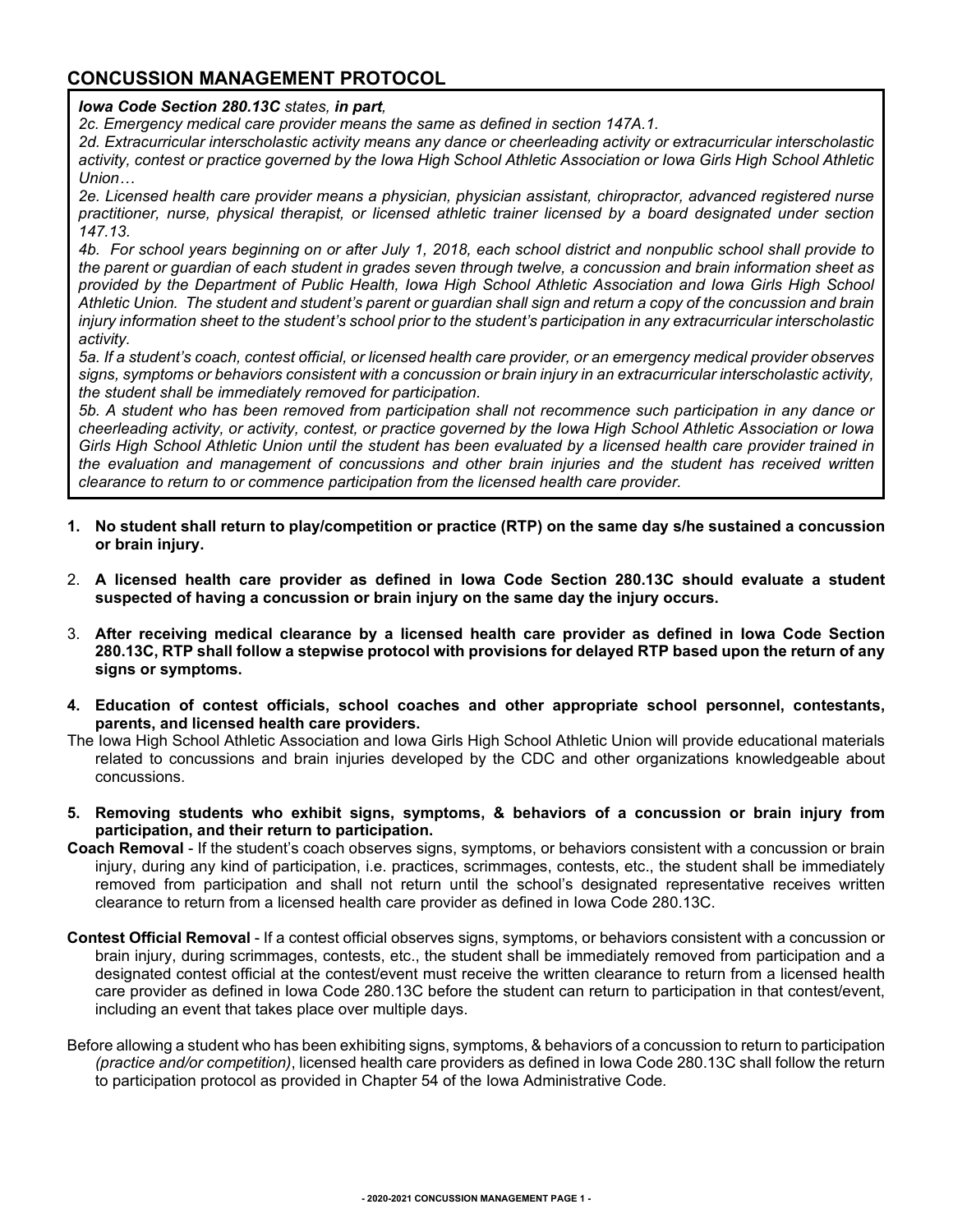#### **CHAPTER 54 CONCUSSION OR OTHER BRAIN INJURY RETURN-TO-PLAY PROTOCOL**

The Public Health Department hereby adopts new Chapter 54, "Concussion or Other Brain Injury Return-to-Play Protocol," Iowa Administrative Code. These rules are intended to implement Iowa Code section 280.13C.

**641—54.2(280) Definitions.** For the purpose of these rules, the following definitions shall apply.

*"Asymptomatic"* means the student is no longer showing signs, symptoms, or behaviors consistent with a concussion or other brain injury.

*"Contest"* means an interscholastic athletic game or competition.

*"Extracurricular interscholastic activity"* means any dance or cheerleading activity or extracurricular interscholastic activity, contest, or practice governed by the Iowa High School Athletic Association or the Iowa Girls High School Athletic Union that is a contact or limited contact activity as identified by the American Academy of Pediatrics.

*"Licensed health care provider"* means a physician, physician assistant, chiropractor, advanced registered nurse practitioner, nurse, physical therapist, or athletic trainer licensed by a board designated under Iowa Code section 147.13.

*"Medical clearance"* means written clearance from a licensed health care provider releasing the student following a concussion or other brain injury to return to or commence participation in any extracurricular interscholastic activity.

*"Rest"* means a recovery state at which physical and cognitive activities are reduced or removed with the intent to eliminate the signs, symptoms, or behaviors of brain injury.

"*Return-to-learn plan*" means the plan developed by personnel of a school district or accredited nonpublic school based on guidance developed as required under Iowa Code section 280.13C(6)"b" to provide adjustments or accommodations as the student returns to the classroom.

*"Return-to-play"* means the gradual, step-wise approach to returning a student to participation in any extracurricular interscholastic activity following a concussion or other brain injury.

**641—54.3(280) Return-to-play protocol.** The following return-to-play step-wise process shall begin when the student who has been removed from participation in any extracurricular interscholastic activity governed by the Iowa High School Athletic Association or the Iowa Girls High School Athletic Union is **no longer showing signs, symptoms, or behaviors consistent with a concussion or other brain injury for a minimum of 24 hours and has received written medical clearance from a licensed health care provider** to return to or commence such participation.

#### **54.3(1)** *Return-to-play process.* **Each step shall take a minimum of 24 hours.**

*a.* If the student shows signs, symptoms, or behaviors consistent with a concussion or other brain injury at any step of the return-to-play protocol, the student must stop the activity and the student's licensed health care provider and parent or guardian shall be contacted. *b.* If the student shows signs, symptoms, or behaviors consistent with a concussion or other brain injury during this process, an additional 24-hour period of rest shall take place. After the 24-hour period of rest, the student shall drop back to the previous level when the student showed no signs, symptoms, or behaviors consistent with a concussion or other brain injury and begin the progression again.

#### **54.3(2)** *Return-to-play steps.*

**Step 1:** Athlete has received written medical clearance from a licensed health care provider to begin the return-to-play process, **AND** the athlete is back to regular activities, including school, without experiencing any concussion signs, symptoms, or behaviors for a minimum of 24 hours.

**Step 2:** Low impact, light aerobic exercise. Walking or stationary cycling at slow to medium pace. No resistance/weight training.

**Step 3:** Basic exercise, such as running in the gym or on the field. No helmet or other equipment. **Step 4: Noncontact, sport-specific training drills** (dribbling, ball handling, batting, fielding, running drills) in full equipment. Resistance/weight training may begin.

**Step 5:** Full contact practice and participation in normal training activities.

**Step 6:** Contest participation.

This chapter describes the return-to-play protocol for concussion or other brain injury to be adopted by July 1, 2019, by the board of directors of each school district and the authorities in charge of each accredited nonpublic school with enrolled students who participate in an extracurricular interscholastic activity in grades seven through twelve.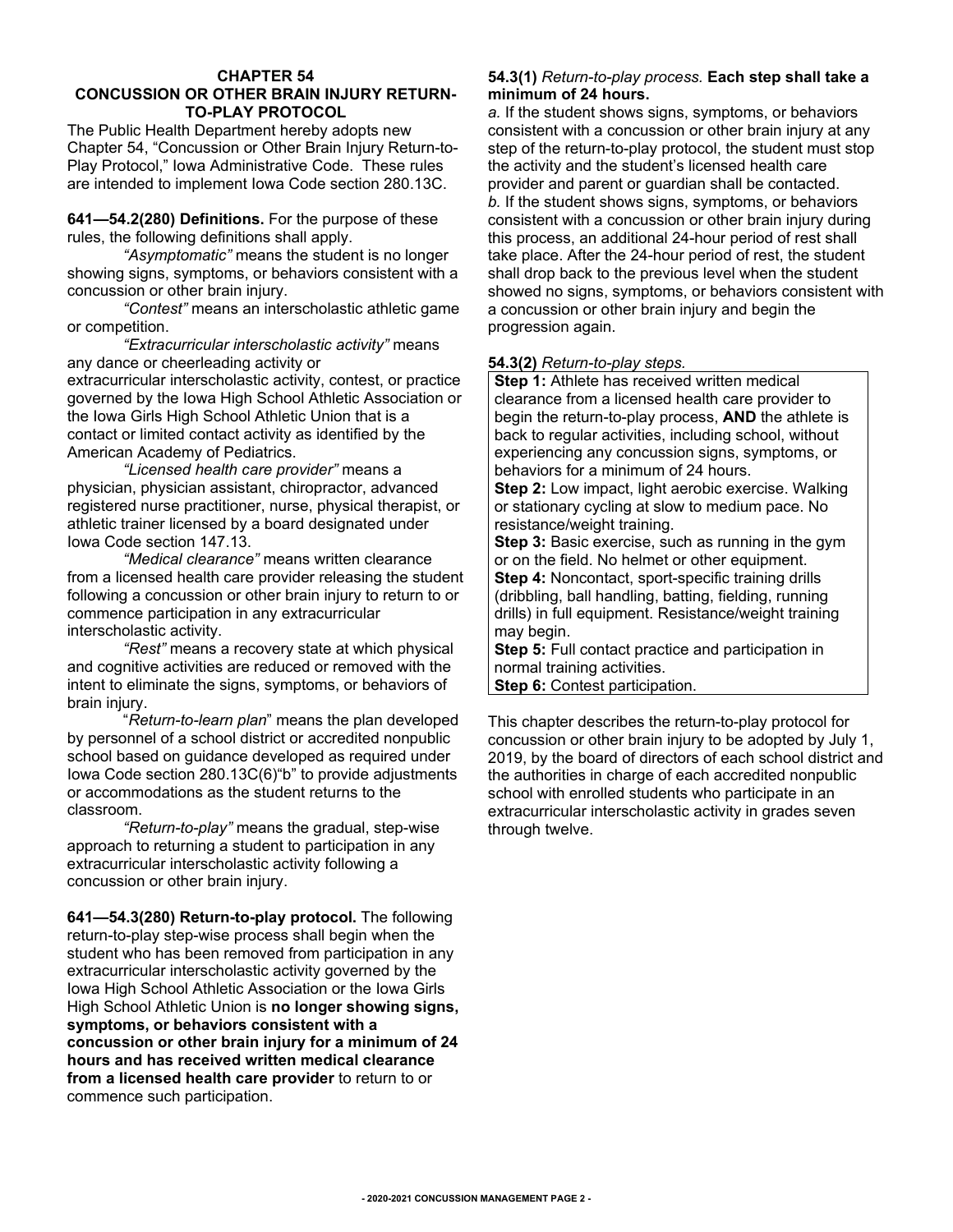#### *A FACT SHEET FOR PARENTS AND STUDENTS HEADS UP: Concussion in High School Sports*

#### *Please note this important information based on Iowa Code Section 280.13C, Brain Injury Policies:*

- (1) A student participating in extracurricular interscholastic activities, in grades seven through twelve, **must be immediately removed from participation** if the coach, contest official, licensed healthcare provider or emergency medical care provide believe the student has a concussion based on observed signs, symptoms, or behaviors.
- (2) Once removed from participation for a suspected concussion, the **student cannot return to participation until written medical clearance has been provided** by a licensed health care provider.
- (3) A student cannot return to participation until s/he is free from concussion symptoms at home and at school.
- (4) Definitions:

**"Contest official"** means a referee, umpire, judge, or other official in an athletic contest who is registered with the Iowa high school athletic association or the Iowa girls high school athletic union.

**"Licensed health care provider"** means a physician, physician assistant, chiropractor, advanced registered nurse practitioner, nurse, physical therapist, or athletic trainer licensed by a board.

 **"Extracurricular interscholastic activity"** means any extracurricular interscholastic activity means any dance or cheerleading activity or extracurricular interscholastic activity, contest, or practice governed by the Iowa high school athletic association or the Iowa girls high school athletic union that is a contact or limited contact activity as identified by the American academy of pediatrics.

- **"Medical clearance"** means written clearance from a licensed health care provider releasing the student following a concussion or other brain
- injury to return to or commence participation in any extracurricular interscholastic activity.

#### **What is a concussion?**

Concussions are a type of brain injury that disrupt the way the brain normally works. Concussions can occur in any sport or recreational activity and can result from a fall or from players colliding with each other, the ground, or obstacles. Concussions can occur with or without loss of consciousness, but most concussions occur without loss of consciousness.

#### **What parents/guardians should do if they think their child has a concussion?**

1. Teach your child that it's not smart to play with a concussion.

#### 2. **OBEY THE LAW.**

- a.Seek medical attention right away.
- b. Keep your child out of participation until s/he is cleared to return by a licensed healthcare provider.
- 3. Tell all of your child's coaches, teachers, and school nurse about ANY concussion.

#### **What are the signs and symptoms of concussion?**

Signs and symptoms of concussion can show up right after the injury or may not be noticed until days after the injury. If an athlete reports one or more symptoms of concussion after a bump, blow, or jolt to the head or body, s/he should be removed from play immediately. The athlete should only return to play with permission from a health care provider and after s/he is symptom free at home and at school.

#### **Signs Observed by Parents or Coaches:**

- Appears dazed or stunned
- Is confused about assignment or position
- Forgets an instruction
- Is unsure of game, score, or opponent
- Moves clumsily
- Answers questions slowly
- Loses consciousness (even briefly)
- Shows mood, behavior, or personality changes
- Can't recall events prior to hit or fall
- Can't recall events after hit or fall

#### **Symptoms Reported by Student-Athlete:**

- Headache or "pressure" in head
- Nausea or vomiting
- Balance problems or dizziness
- Double or blurry vision
- Sensitivity to light
- Sensitivity to noise
- Feeling sluggish, hazy, foggy, or groggy
- Concentration or memory problems
- Confusion
- Just not "feeling right" or is "feeling down"

#### **STUDENTS,** If you think you have a concussion:

- **Tell your coaches & parents –** Never ignore a bump or blow to the head, even if you feel fine. Also, tell your coach if you think one of your teammates might have a concussion.
- **Get a medical check-up –** A physician or other licensed health care provider can tell you if you have a concussion, and when it is OK to return to play.
- **Give yourself time to heal –** If you have a concussion, your brain needs time to heal. While your brain is healing, you are much more likely to have another concussion. It is important to rest and not return to play until you get the OK from your health care professional.

**PARENTS/GUARDIANS,** You can help your child prevent a concussion:

- Make sure they wear the right protective equipment for their activity. It should fit properly, be well maintained, and be worn consistently and correctly.
- Ensure that they follow their coaches' rules for safety and the rules of the sport.
- Encourage them to practice good sportsmanship at all times.

For more information visit: **www.cdc.gov/Concussion**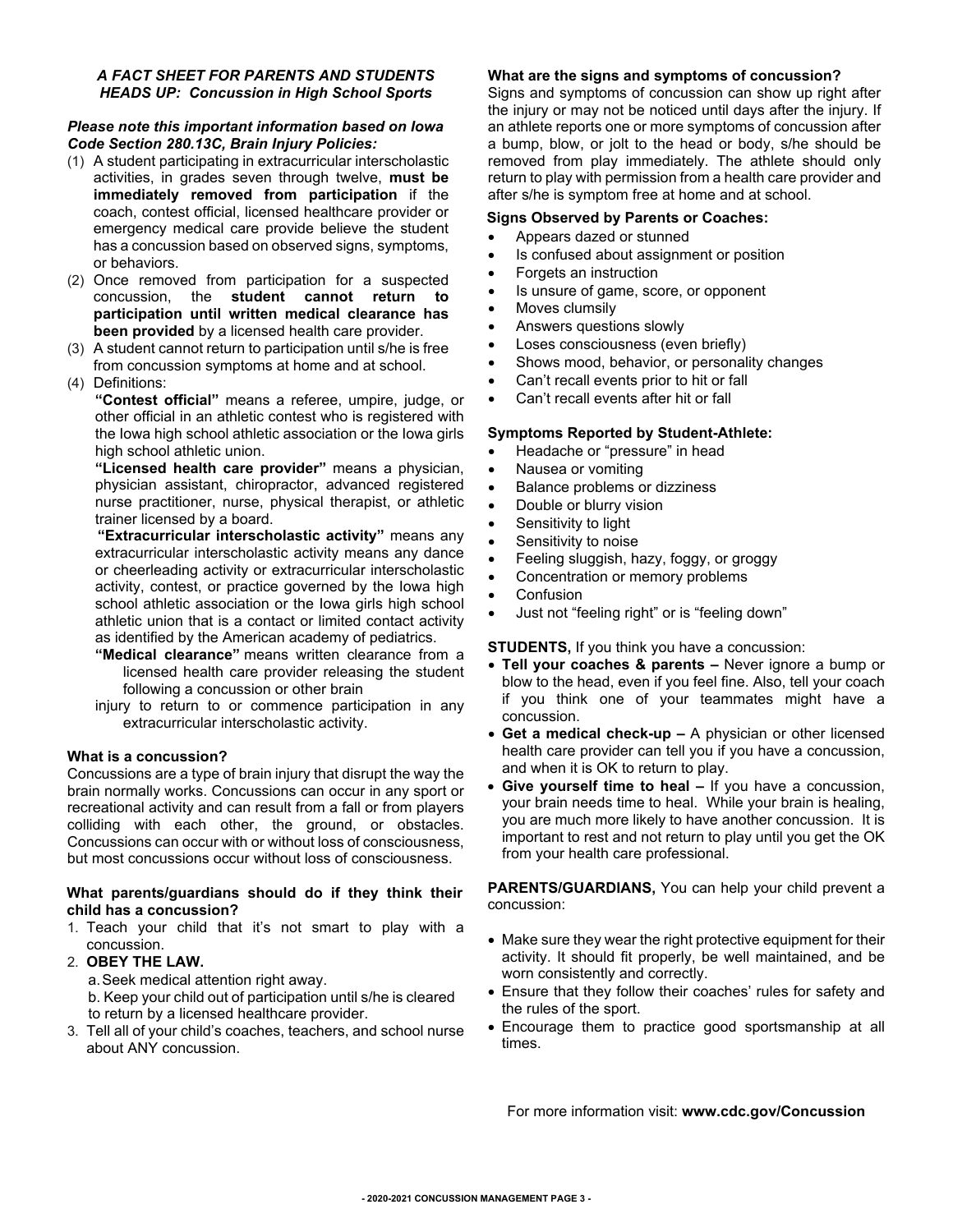**------------------------------------------------------------------------------------------------------------------------------------------------------- IMPORTANT: Students participating in interscholastic athletics, cheerleading and dance; and their parents/guardians; must sign the acknowledgement below and return it to their school. Students cannot practice or compete in those activities until this form is signed and returned.** 

We have received the information provided on the concussion fact sheet titled, "HEADS UP: Concussion in High School Sports."

| Student's Signature         | Date | Student's Signature |  |  |
|-----------------------------|------|---------------------|--|--|
| Parent's/Guardian Signature | Date | Student's School    |  |  |

#### **APPLICATION OF IOWA CODE SECTION 280.13C BY SPORT**

#### **A. COACH REMOVAL**

**When a student's coach removes a student from any kind of participation due to observing signs, symptoms, or behaviors consistent with a concussion or brain injury the student shall not return until designated school personnel have received written clearance to return from a licensed health care provider as defined in Iowa Code 280.13C.** 

#### **B. CONTEST OFFICIAL REMOVAL**

**(Information below is only listed for sports where contest officials have jurisdiction; therefore, not all sports are listed.** 

**When an official removes a student from participation, the following procedures are used.** 

#### *FALL SPORTS*

#### **Cross Country:**

1. If a contest official removes a student with signs, symptoms, or behaviors consistent with a concussion or brain injury from participation, the contest referee must receive written clearance from a licensed health care provider as defined in Iowa Code 280.13C before the student can return to participation in the meet.

2. As long as the meet is in progress, the written clearance to return shall be presented to the referee and the referee shall determine the student's return to competition.

#### **Football:**

1. If a contest official removes a student with signs, symptoms, or behaviors consistent with a concussion or brain injury from participation, the contest referee must receive written clearance from a licensed health care provider as defined in Iowa Code 280.13C before the student can return to participation in that contest/event.

2. If the contest is in progress, the written clearance to return shall be presented to the referee during a time when the clock is stopped.

3. If the event is between contests, i.e. between lower level and varsity contests, the written clearance to return may be presented to the referee before the next contest begins.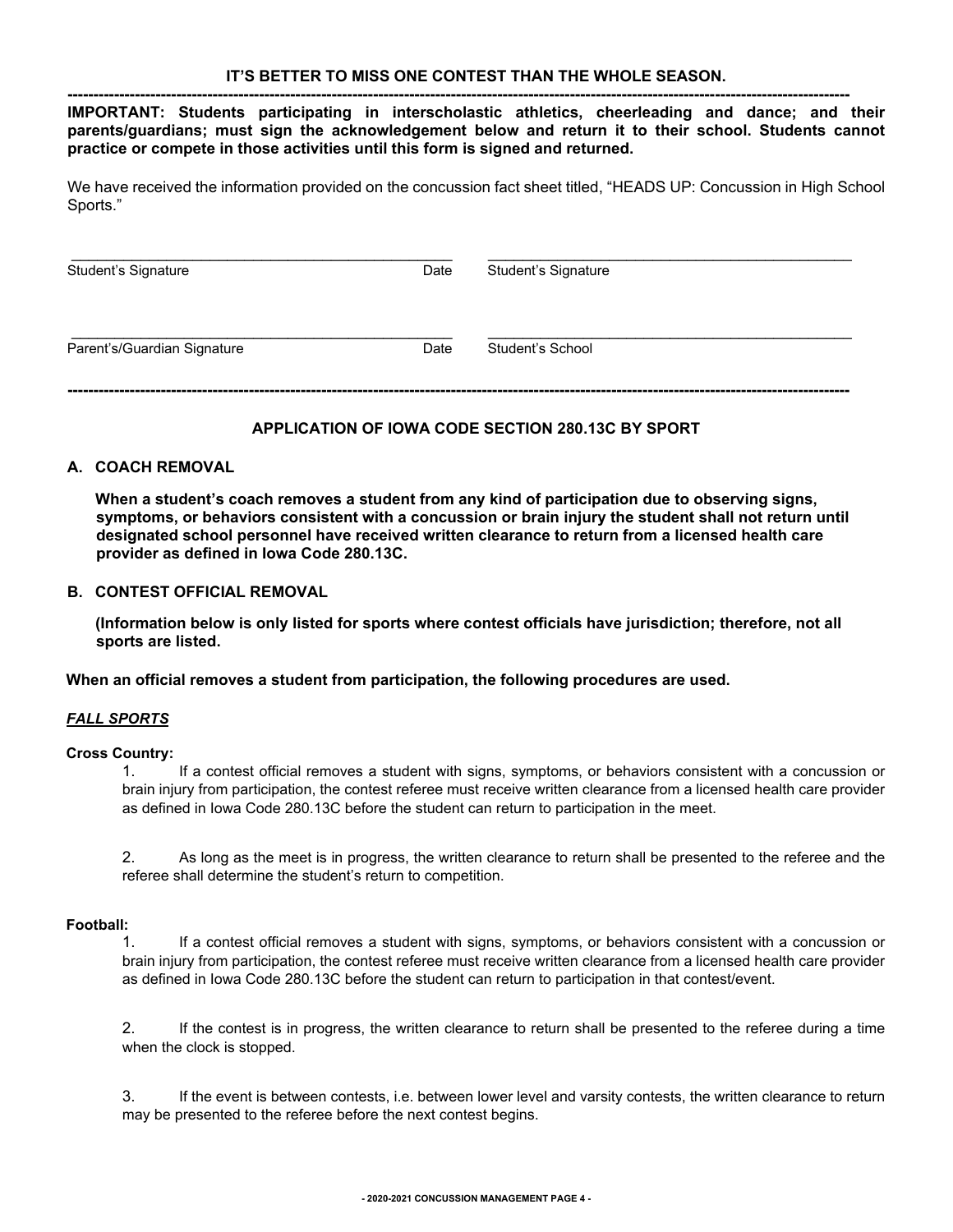## **FOOTBALL**

All the rules and regulations governing football can be found in the NFHS Football Rule Book which all member schools have received from the Association Office with regard to the rules of playing the game, except any experiment approved by the Board of Control. **All football playing schools (host school) WILL NOT receive a 2020 NFHS Football Rules Book.**

### **REGULATIONS PERTAINING TO FOOTBALL GAMES AND PRACTICE**<br>First Practice: Week/Date First Contest: Week/Date

Year First Practice: Week/Date First Contest: Week<br>
2020-21 Week 6/August 10<sup>th</sup> **Example 2020-21** Week 8/August 27<sup>th</sup> Week 6/August 10<sup>th</sup><br>Week 6/August 9<sup>th</sup> 2021-22 Week 6/August 9<sup>th</sup> Week 8/August 26<sup>th</sup> 2022-23 Week 6/August 8<sup>th</sup> Week 8/August 25<sup>th</sup> 2022-23 Week 6/August 8<sup>th</sup> Week 8/August 25<sup>th</sup> 2023-24 Week 6/August 24<sup>th</sup> 2024-25 Week 6/August 12<sup>th</sup> Week 8/August 29<sup>th</sup>

Week 8/August 24th

#### **2020 NFHS Football Rules**

#### **DEFINING TEAM DESIGNATED REPRESENTATIVE FOR PENALTY DECISIONS [1-4-1, 1-4-4 (NEW), 2-32-5, 3-5- 2, 10-1-1, 10-1-2, 10-2-4]**

**Rationale:** Prior to the game, the head coach will notify the referee of the designated representative (coach or player) who will make decisions regarding penalty acceptance or declination.

#### **HALFTIME INTERMISSION OPTION FOLLOWING WEATHER DELAY [Table 3-1 NOTES 2 (NEW)]**

**Rationale:** The halftime intermission may be shortened by mutual agreement of opposing coaches if a weather delay occurs during the last three minutes of the second period.

#### **40-SECOND PLAY CLOCK CLARIFICATION [3-6-1a(1)e EXCEPTIONS 2 and 3 (NEW)]**

**Rationale:** To eliminate a potential timing advantage gained by the defensive team, the rules committee approved the play clock being set to 40 seconds when an officials' time-out is taken for an injury to a defensive player or a defensive player has an equipment issue.

#### **25-SECOND PLAY CLOCK CLARIFICATION [3-6-1a(1)f (NEW)]**

**Rationale:** Following a legal kick when either team is awarded a new series, the play clock will be set to 25 seconds.

#### **DISCONCERTING ACT PENALTY RECLASSIFIED [7-1-9 (NEW), 7-1-9 PENALTY (NEW), 9-5-1d]**

**Rationale:** Disconcerting acts or words by the defense has been reclassified from a 15-yard unsportsmanlike foul to a 5-yard foul.

#### **SPIKING THE BALL TO CONSERVE TIME (7-5-2 EXCEPTION)**

**Rationale:** The exception to allow a player to conserve time by intentionally throwing the ball forward to the ground immediately after receiving the snap, has been expanded to include any player positioned directly behind the center. This exception now includes snaps that are not hand-to- hand.

#### **2020 EDITORIAL CHANGES**

TABLE 1-3-1, 2-41-9, 3-4-8, 7-2-5a, b and c (NEW), 7-5-12, 8-2-4, 10-4-2 EXCEPTION, 10-5-1j, PENALTY SUMMARY, NFHS OFFICIAL FOOTBALL SIGNALS, APPENDIX, INDEX

#### **2020 POINTS OF EMPHASIS**

- 1. Sportsmanship
- 2. Intentional Grounding
- 3. Ineligible Downfield and Line of Scrimmage Formation

#### **IOWA HIGH SCHOOL FOOTBALL EXPERIMENT (7-5-2 EXCEPTION)**

For the 2020 football season, the IHSAA will be experimenting with rule 7-5-2, providing the opportunity for the passer to throw the ball away as long as he is outside the free blocking zone at the time the ball is thrown and the ball must reach the line of scrimmage while in the air.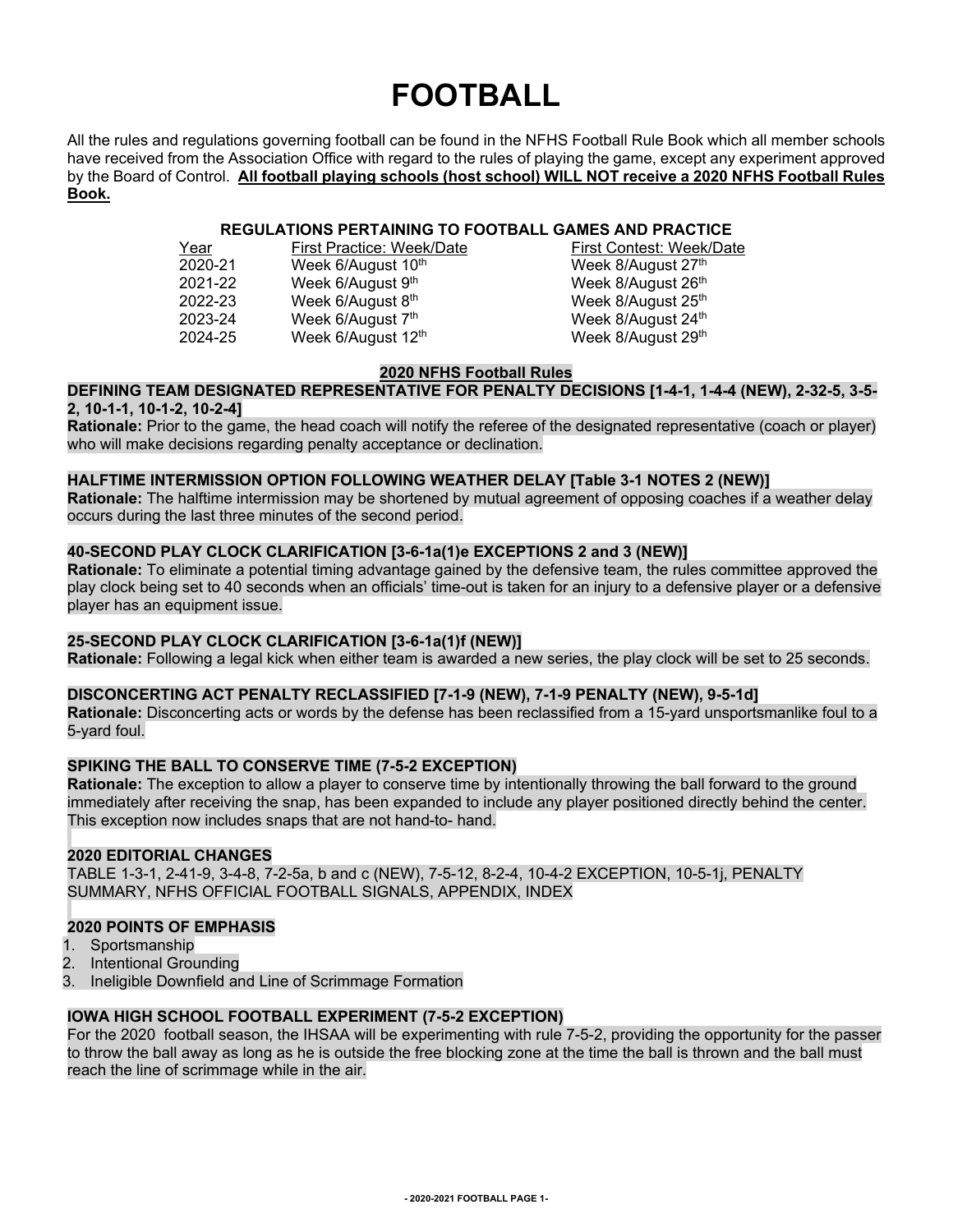#### **Classification of Schools**

**Class 4-A:** Largest 40 schools by enrollment.

**Class 3-A:** Next 54 largest schools by enrollment.

**Class 2-A:** Next 54 largest schools by enrollment.

**Class 1-A:** Next 54 largest schools by enrollment.

**Class A:** The remaining 11-player football schools. (59)

*Please Note: There are no enrollment minimum requirements for 11-player football. Schools who may qualify to play 8 player still have the option to play 11-player football.*

**Eight-Player:** 68 schools

Any school interested in playing up a classification needs to notify the Iowa High School Athletic Association by December 1<sup>st</sup> of the year prior to the redistricting format.

#### **HUDL Video Exchange**

Based on a recommendation from the football advisory committee, the IHSAA has created one pool for HUDL video exchange. All IHSAA football playing schools (4A, 3A, 2A, 1A, A, 8 Player) are now part of a single pool. Any school in any class is now able to view video from any of the IHSAA football playing schools throughout the football season. Previous rules regarding video exchange will continue. Coaches are expected to enter their Friday game by 12 PM the following Saturday, or 12 PM the following Sunday if playing on Saturday. Rationale for this change focused on inconsistencies with non-district contests that involved different classifications and the ability for schools to view and educate themselves regarding schemes throughout the state.

#### **8-player enrollments:**

The enrollment cap to participate in 8-player football is the BEDS Document Certified Enrollment in grades 9-11 of 120 or less. The following exception was recommended by the Football Play-Off Committee and approved by the IHSAA Board of Control.

**EXCEPTION:** An 8-player football school whose current enrollment is 120 or less, and whose enrollment increases above 120 following the 2019 season, will be allowed 8-player football status for the 2020, 2021 and 2022 football seasons.

#### **11-player enrollments:**

If the 9-11 enrollment is larger than 120, schools must play 11-player football.

#### **Football Play-Off Policy**

The following exception was approved by the IHSAA Board of Control in June, 2010.

A football team would be allowed to compete in post season play in the class they have been assigned if its BEDs enrollment increases during the two year re-classification cycle because of whole grade sharing, reorganization, or dissolution.

#### **Regulations Pertaining To Scrimmages**

In football, a school may have one scrimmage, and this scrimmage may not take place until the school has had the opportunity for 10 days of practice or thereafter. Up to 4 (four) teams are allowed at one facility for a scrimmage, however, a school may only scrimmage one team. *Please keep in mind that a bona fide scrimmage is where no public announcement has been made, no admission charged, no scores kept, and no school time may be used for travel or participation in such a scrimmage.* See "Penalty For Violation".

#### **Football Regular Season**

Teams are permitted to use practice facilities other than their own with local school administration approval. **The UNI-Dome is not to be used for any regular season practices except those schools that use it as a home facility.**

- 1. Football teams are allowed four (4) hours of coach-athlete contact per day, in which no more than three (3) hours may consist of physical activity per day. Two-a-day practices are now prohibited. Warm-up, stretching, speed and agility rules, strength training, and cool down are all considered part of a practice. Football teams have the option of separating the three hours of physical activity with a brief, supervised period of education, re-energizing, or rehydrating. **Optional weight training activities that are available to all students are not considered part of the practice.**
- 2. The first two days of practice will consist of **no person to person contact work of any kind**. However, during the first two days of practice, it is permitted to use blocking dummies, handshields, blocking sleds, and tackling rings to be used for contact. Helmets and mouth pieces may be worn during the first two days of practice. The IHSAA recommends that during these two days of preconditioning, helmets only be worn when players are doing football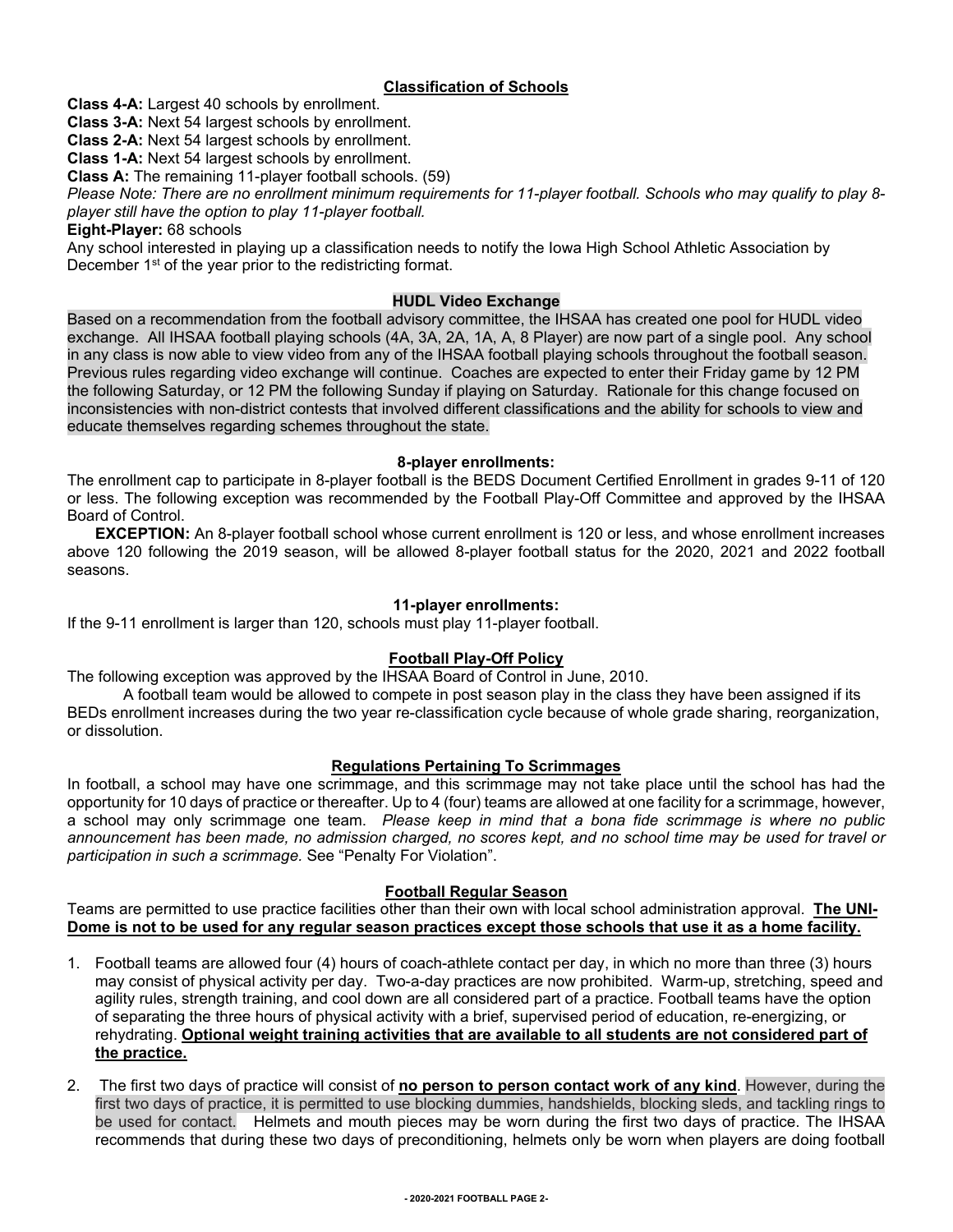drills. It is recommended that during calisthenics, stretching, agilities, or any other time the players are not doing drill work that the helmets be removed. This policy is made for the safety of the players.

- 3. During days three, four and five of practice, helmets, mouth pieces, and shoulder pads are allowed. Contact above the waist is permitted, but players should not be brought to the ground. Contact with sleds, dummies, shields, and pads are allowed during days three, four, and five.
- 4. Beginning on day six, full person-to-person contact is allowed.
- 5. Beginning with practice on Monday, August 24<sup>th</sup> each **individual player** is limited to 30 minutes of contact per day using the USA Football definitions of levels of contact. In addition, each player is limited to 90 minutes of contact per week using the USA Football definitions of levels of contact. For those schools playing Week 0 contests, the beginning date is Monday, August 12<sup>th</sup>.

**THUD:** Drill is run at assigned speed through the moment of contact; no pre-determined "winner." Contact remains above the waist, players stay on their feet and a quick whistle ends the drill.

**LIVE ACTION:** Drill is run in game-like conditions and is the only time that players are taken to the ground.

6. No practice is allowed on Sunday, August  $11^{th}$ , August  $18^{th}$  for Week 0 playing schools and no practice on Sunday, August 18<sup>th</sup> and Sunday, August 25<sup>th</sup> for Week 1 playing schools.

#### 7. **Out of State Competition:**

The IHSAA recommends allowing schools to play varsity contests with schools bordering Iowa along with playing schools in the state of Kansas.

#### **Week 0 Contests**

#### **Monday, August 3rd – First Legal Day of Practice for any schools playing Week 0**

- $\triangleright$  No Contact
- $\triangleright$  Helmets and mouth guards are permitted
- One practice, four hours of total coach/athlete contact allowed; maximum of three hours of physical activity is allowed

#### **Tuesday, August 4th – Second Legal Day of Practice for any schools playing Week 0**

- $\triangleright$  No Contact
- $\triangleright$  Helmets and mouth guards are permitted
- $\triangleright$  One practice, four hours of total coach/athlete contact allowed; maximum of three hours of physical activity is allowed

#### **Wednesday, August 5th – Third Legal Day of Practice for any schools playing Week 0**

- $\triangleright$  Contact above the waist is permitted (form tackling)
- $\triangleright$  Helmets, mouth guards and shoulder pads are permitted
- $\triangleright$  Contact with blocking sleds and tackling dummies may begin
- One practice, four hours of total coach/athlete contact allowed; maximum of three hours of physical activity is allowed

#### **Thursday, August 6th – Fourth Legal Day of Practice for any schools playing Week 0**

- $\triangleright$  Contact above the waist is permitted (form tackling)
- $\triangleright$  Helmets, mouth guards and shoulder pads are permitted
- $\triangleright$  Contact with blocking sleds and tackling dummies may begin
- One practice, four hours of total coach/athlete contact allowed; maximum of three hours of physical activity is allowed

#### **Friday, August 7th – Fifth Legal Day of Practice for any schools playing Week 0**

- $\triangleright$  Contact above the waist is permitted (form tackling)
- $\triangleright$  Helmets, mouth guards and shoulder pads are permitted
- $\triangleright$  Contact with blocking sleds and tackling dummies may begin
- > One practice, four hours of total coach/athlete contact allowed; maximum of three hours of physical activity is allowed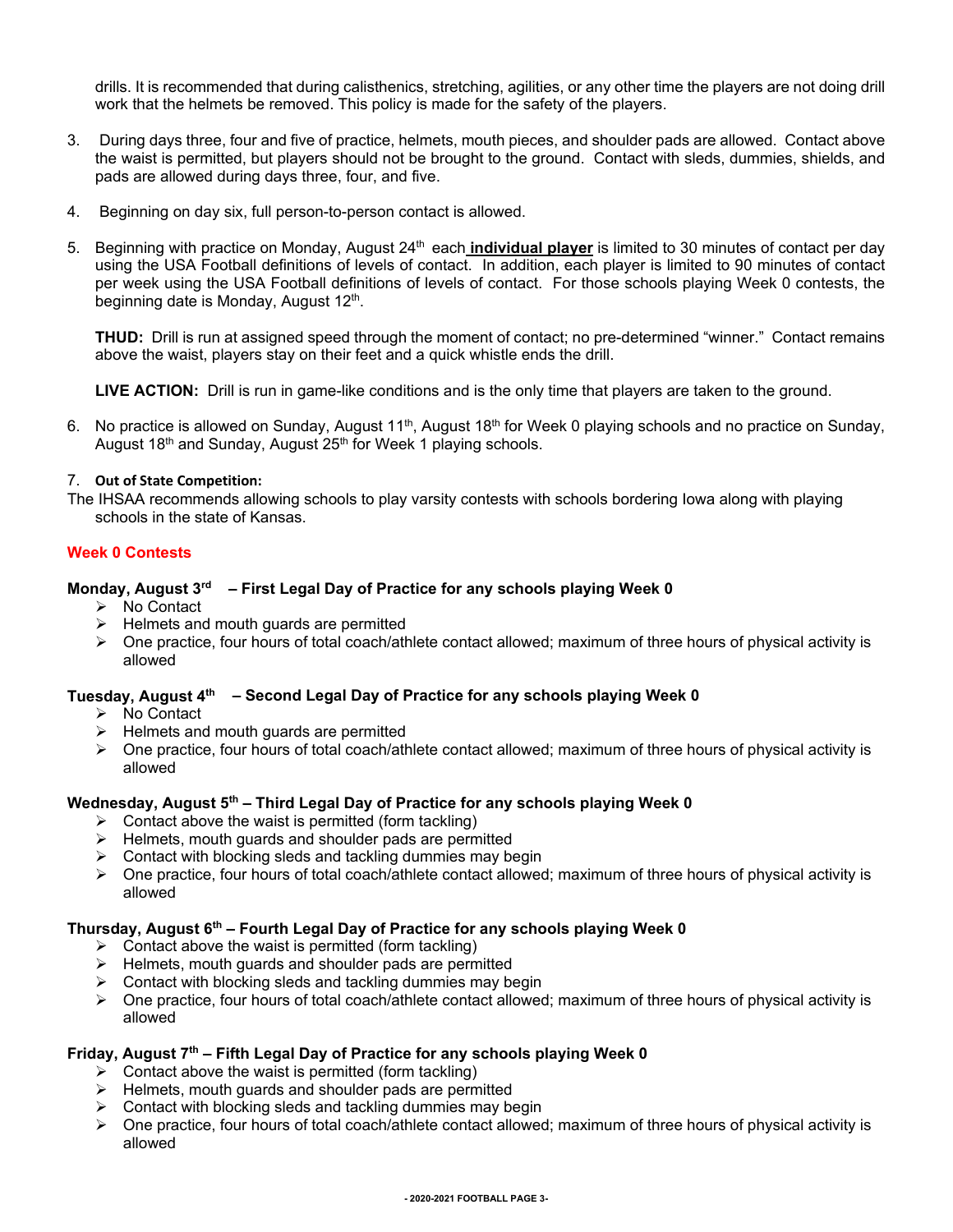#### **Saturday, August 8th -Sixth Legal Day of Practice for any schools playing Week 0**

- $\triangleright$  Full person-to-person contact may begin
- One practice, four hours of total coach/athlete contact allowed; maximum of three hours of physical activity is allowed

#### **Sunday, August 9th**

 $\triangleright$  No practice allowed

#### **Monday, August 10th – Seventh Legal Day of Practice for any schools playing Week 0**

- $\triangleright$  Full person-to-person contact is allowed
- One practice, four hours of total coach/athlete contact allowed; maximum of three hours of physical activity is allowed

#### **Tuesday, August 11th – Eighth Legal Day of Practice for any schools playing Week 0**

- $\triangleright$  Full person-to-person contact is allowed
- One practice, four hours of total coach/athlete contact allowed; maximum of three hours of physical activity is allowed

#### **Wednesday, August 12th – Ninth Legal Day of Practice for any schools playing Week 0**

- $\triangleright$  Full person-to-person contact is allowed
- One practice, four hours of total coach/athlete contact allowed; maximum of three hours of physical activity is allowed

#### **Thursday, August 13th – Tenth Legal Day of Practice for any schools playing Week 0**

- $\triangleright$  Full person-to-person contact is allowed
- $\triangleright$  One practice, four hours of total coach/athlete contact allowed; maximum of three hours of physical activity is allowed

#### **Friday, August 14th – Eleventh Legal Day of Practice for any schools playing Week 0**

- $\triangleright$  Scrimmage against another school is permissible on this date.
- $\triangleright$  One practice, four hours of total coach/athlete contact allowed; maximum of three hours of physical activity is allowed

#### **Saturday, August 15th – Twelfth Legal Day of Practice for any schools playing Week 0**

- $\triangleright$  Full person-to-person contact is allowed
- $\triangleright$  One practice, four hours of total coach/athlete contact allowed; maximum of three hours of physical activity is allowed

#### **Sunday, August 16th –**

 $\triangleright$  No practice allowed

#### Monday, August 17<sup>th</sup> -Thirteenth Legal Day of Practice for any schools playing Week 0

- $\triangleright$  Full person-to-person contact is allowed
- $\triangleright$  One practice, four hours of total coach/athlete contact allowed; maximum of three hours of physical activity is allowed

#### **Tuesday, August 18th – Fourteenth Legal Day of Practice for any schools playing Week 0**

- $\triangleright$  Full person-to-person contact is allowed
- $\triangleright$  One practice, four hours of total coach/athlete contact allowed; maximum of three hours of physical activity is allowed

#### **Wednesday, August 19th - Fifteenth Legal Day of Practice for any schools playing Week 0**

- $\triangleright$  First day schools are allowed to lift weights/walk-through in the morning and then have one practice, maximum of three hours after school.
- $\triangleright$  Full person-to-person contact is allowed

#### **Thursday, August 20th -**

First Legal Playing Date for any schools playing Week 0-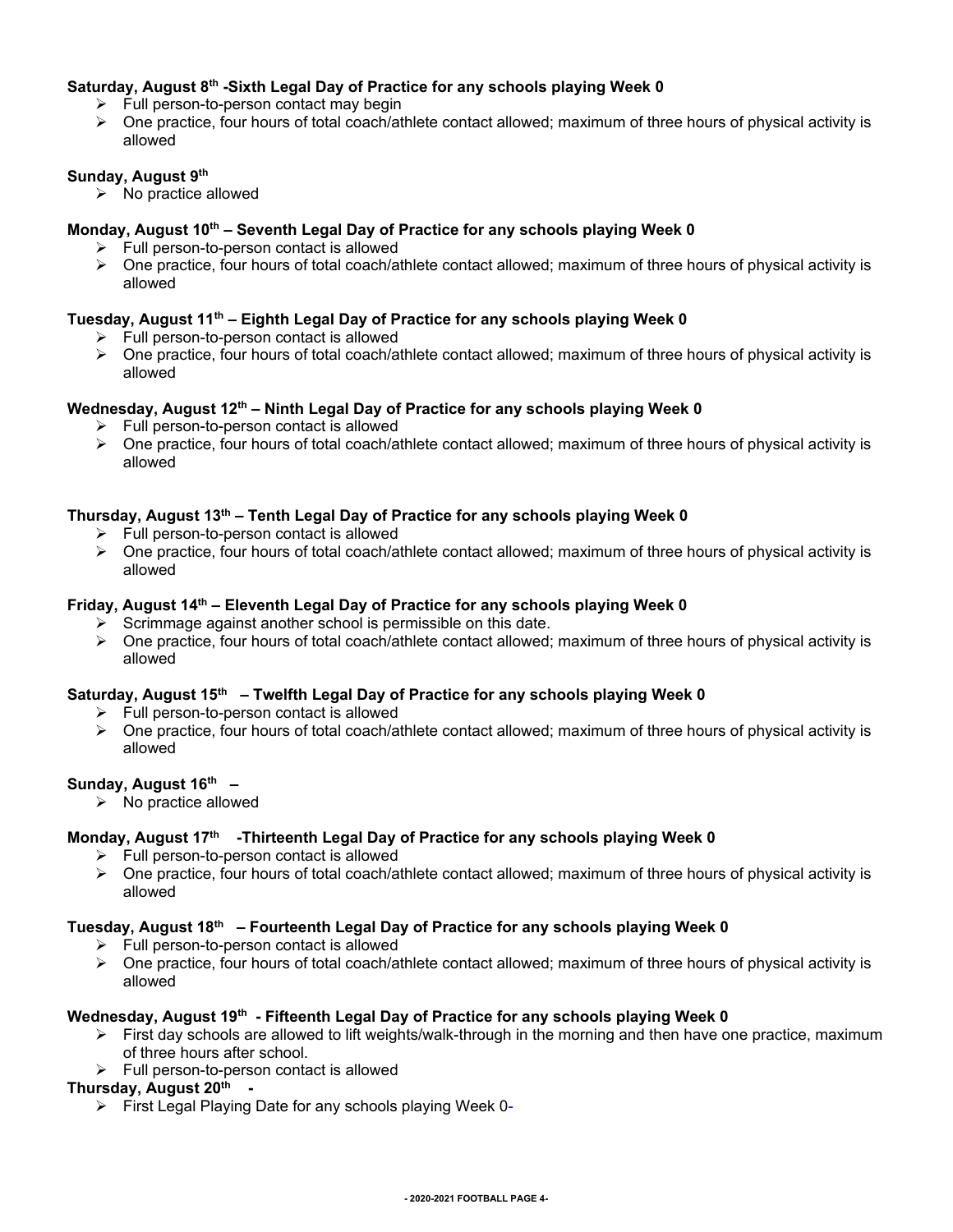#### **Week 1 Contests**

#### **Monday, August 10th – First Legal Day of Practice for any schools playing Week 1**

- ▶ No Contact
- $\triangleright$  Helmets and mouth guards are permitted
- One practice, four hours of total coach/athlete contact allowed; maximum of three hours of physical activity is allowed

#### **Tuesday, August 11th – Second Legal Day of Practice for any schools playing Week 1**

- **▶ No Contact**
- $\triangleright$  Helmets and mouth guards are permitted
- $\triangleright$  One practice, four hours of total coach/athlete contact allowed; maximum of three hours of physical activity is allowed

#### **Wednesday, August 12th – Third Legal Day of Practice for any schools playing Week 1**

- $\triangleright$  Contact above the waist is permitted (form tackling)
- $\triangleright$  Helmets, mouth guards and shoulder pads are permitted
- $\triangleright$  Contact with blocking sleds and tackling dummies may begin
- One practice, four hours of total coach/athlete contact allowed; maximum of three hours of physical activity is allowed

#### **Thursday, August 13th – Fourth Legal Day of Practice for any schools playing Week 1**

- $\triangleright$  Contact above the waist is permitted (form tackling)
- $\triangleright$  Helmets, mouth guards and shoulder pads are permitted
- $\triangleright$  Contact with blocking sleds and tackling dummies may begin
- One practice, four hours of total coach/athlete contact allowed; maximum of three hours of physical activity is allowed

#### **Friday, August 14th – Fifth Legal Day of Practice for any schools playing Week 1**

- $\triangleright$  Contact above the waist is permitted (form tackling)
- $\triangleright$  Helmets, mouth guards and shoulder pads are permitted
- $\triangleright$  Contact with blocking sleds and tackling dummies may begin
- One practice, four hours of total coach/athlete contact allowed; maximum of three hours of physical activity is allowed

#### **Saturday, August 15th-Sixth Legal Day of Practice for any schools playing Week 1**

- $\triangleright$  Full person-to-person contact may begin
- $\triangleright$  One practice, four hours of total coach/athlete contact allowed; maximum of three hours of physical activity is allowed

#### Sunday, August 16<sup>th</sup>-

 $\triangleright$  No practice allowed

#### **Monday, August 17th – Seventh Legal Day of Practice for any schools playing Week 1**

- $\triangleright$  Full person-to-person contact is allowed
- $\triangleright$  One practice, four hours of total coach/athlete contact allowed; maximum of three hours of physical activity is allowed

#### **Tuesday, August 18th – Eighth Legal Day of Practice for any schools playing Week 1**

- $\triangleright$  Full person-to-person contact is allowed
- $\triangleright$  One practice, four hours of total coach/athlete contact allowed; maximum of three hours of physical activity is allowed

#### **Wednesday, August 19th – Ninth Legal Day of Practice for any schools playing Week 1**

- $\triangleright$  Full person-to-person contact is allowed
- $\triangleright$  One practice, four hours of total coach/athlete contact allowed; maximum of three hours of physical activity is allowed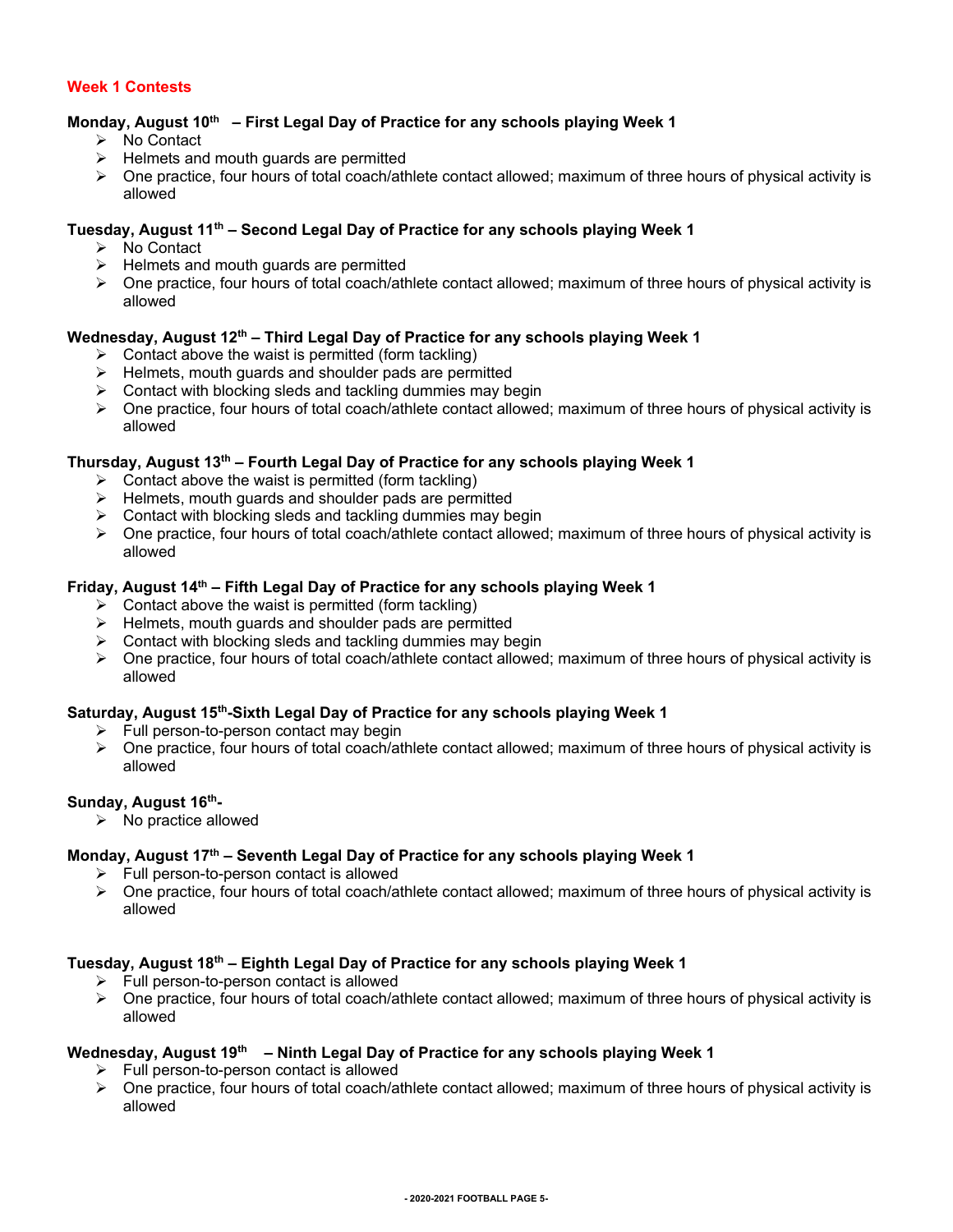#### **Thursday, August 20th – Tenth Legal Day of Practice for any schools playing Week 1**

- $\triangleright$  Full person-to-person contact is allowed
- $\triangleright$  One practice, four hours of total coach/athlete contact allowed; maximum of three hours of physical activity is allowed

#### **Friday, August 21st – Eleventh Legal Day of Practice for any schools playing Week 1**

- $\triangleright$  Scrimmage against another school is permissible on this date.
- $\triangleright$  One practice, four hours of total coach/athlete contact allowed; maximum of three hours of physical activity is allowed

#### **Saturday, August 22nd – Twelfth Legal Day of Practice for any schools playing Week 1**

- $\triangleright$  Full person-to-person contact is allowed
- $\triangleright$  One practice, four hours of total coach/athlete contact allowed; maximum of three hours of physical activity is allowed

#### **Sunday, August 23rd –**

 $\triangleright$  No practice allowed

#### **Monday, August 24th -Thirteenth Legal Day of Practice for any schools playing Week 1**

- $\triangleright$  Full person-to-person contact is allowed
- $\triangleright$  One practice, four hours of total coach/athlete contact allowed; maximum of three hours of physical activity is allowed

#### **Tuesday, August 25th – Fourteenth Legal Day of Practice for any schools playing Week 1**

- $\triangleright$  Full person-to-person contact is allowed
- One practice, four hours of total coach/athlete contact allowed; maximum of three hours of physical activity is allowed

#### **Wednesday, August 26th - Fifteenth Legal Day of Practice for any schools playing Week 1**

- $\triangleright$  First day schools are allowed to lift weights/walk-through in the morning and then have one practice, maximum of three hours after school.
- $\triangleright$  Full person-to-person contact is allowed

#### **Thursday, August 27th -**

First Legal Playing Date for any schools playing Week 1-

(It was intended that the local school could have more than 14 days for acclimatization and the local administrator, because of heat, Labor Day, or other complicating matters, would have the choice whether to practice or not to practice.) A weekday is considered Monday, Tuesday, Wednesday, Thursday, Friday, and Saturday.

#### **GENERAL INFORMATION**

#### **Concussion Course Requirement-All Football Coaches, Grades 7-12**

All coaches, grades 7-12 will be required to view the NFHS course, "Concussion in Sports-", prior to the first legal practice date.

#### **Cancellation vs. Forfeiture of Football Season**

The season starts with the first game. If a team does not play a game, it does not have a season and this is considered a cancellation, not a forfeiture, Per Board of Control Policy, January, 2014, the continuation of the season for a team that forfeits a regular season game shall be determined by the IHSAA administrative staff and the school's administration.

The Board of Control of the IHSAA adopted the following policy March 1, 2003: If a team forfeits a game and it is the forfeiting team's opponent's home game, the forfeiting team will play at the opponent's site the following year if it is during a 2-year scheduling time period. **NOTE:** In simple terms, the canceling team gives their opponent a game back if it was the opponent's home game the year they forfeited.

Per Board of Control Policy, January, 2017, any school that forfeits a district football contest will be ineligible for the post season.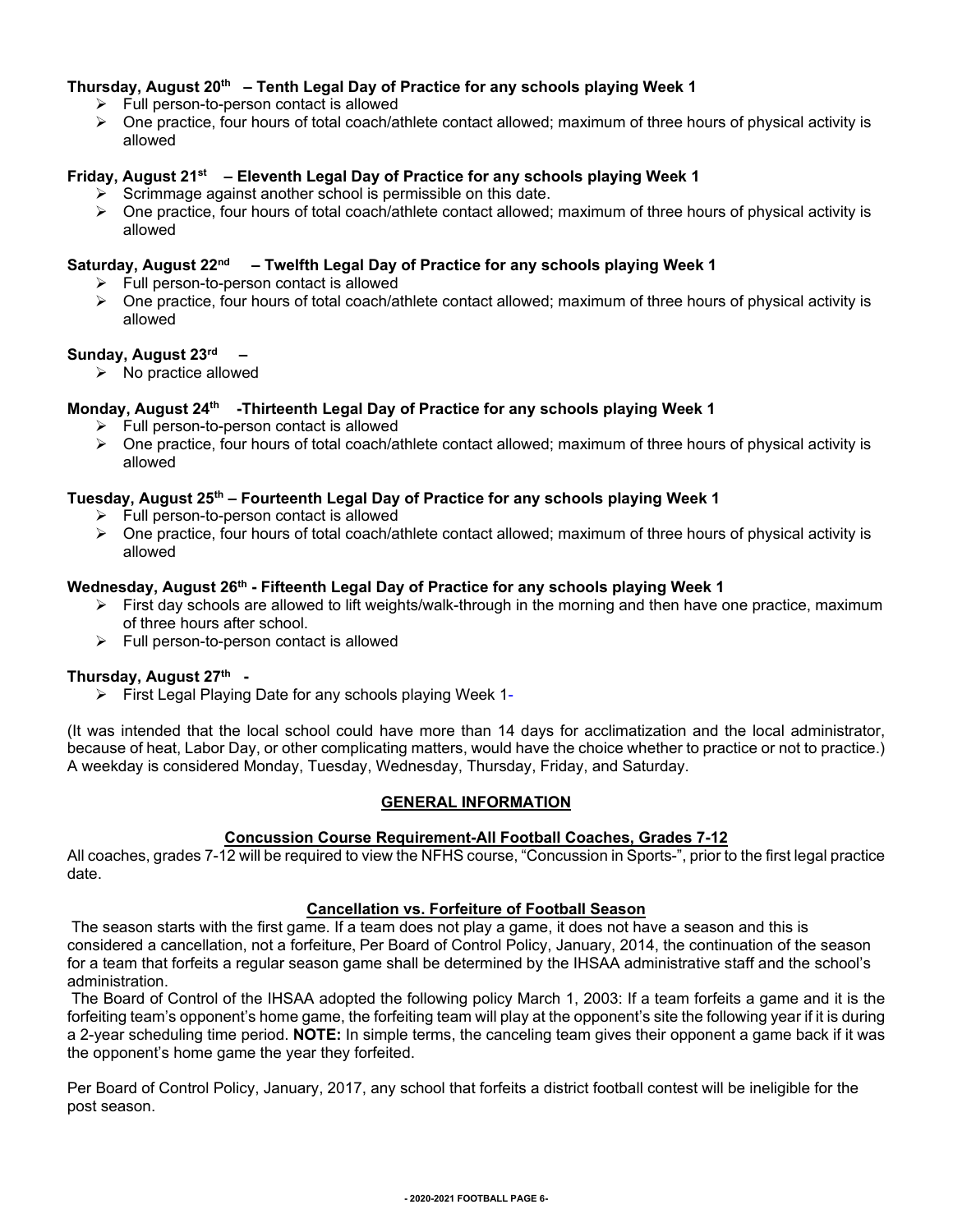#### **Individual Football Game Limitations-Season**

A player may not participate in more than 14 football games in any one season. Those schools that are granted permission to play a 10<sup>th</sup> varsity game to help another school have a full schedule are still limited to 14 football games for all their players. The participation in the football playoffs is permitted in addition to the 14 games.

#### **Individual Football Game Limitations-Daily**

A player may dress for no more than two games per day as the maximum, and they may not play in any part of more than five quarters in the two games. A reminder that a player may only participate in 8 quarters per week. A week is defined as Sunday through Saturday. This would count as one game toward the player's game limitation. A player's participation in one or more quarters of a game constitutes a game with the following two exceptions. One play equals one quarter.

 *Exception One:* **Once a game has reached a 35-point differential, a substitute who enters the game for the first time at that point is not required to count that game toward the 14-game limitation rule, if the game differential falls below 35 points, it still does not count toward the 14-game limitation rule; however, participation in this game does count toward the five-quarter limitation rule in which a player may not play in any part of more than five quarters in one day or a total of 8 quarters per week.**

 *Exception Two:* **A player who participates in only free kick downs and scrimmage kick downs during the game is not charged with game participation as it relates to the 14-game player limitation rule; however, participation in free kicks and scrimmage kicks does count toward the five-quarter limitation rule in which a player may not play in any part of more than five quarters in one day or a total of 8 quarters per week.**

Hypothetical situation: Last Friday night Team A played Team C in a varsity only game on Friday night. Todd Tharp held the ball for the place kicker in all 4 quarters of that game with Team C. Todd Tharp is not charged with a game for playing only on free kick downs and scrimmage downs, according to exception two.

Now, this week in the Friday night sophomore curtain-raiser game against Team B, Todd Tharp will be playing quarterback all 4 quarters against Team B. The question: Can Todd Tharp be the place-kick holder in the varsity game to be played afterwards?

The answer: Yes, but Todd Tharp can play in one quarter and one quarter only of the varsity contest. Playing in more than one quarter regardless of the score of the contest or playing on specialty teams only will result in Todd Tharp being an ineligible athlete, due to playing in more than 5 quarters in a day and the contest in which he played as an ineligible athlete being forfeited.

If Todd Tharp plays in two quarters of the sophomore game, he is allowed to play in three quarters of the varsity game. Yes, and it counts as one game out of the 14 he is allowed. Just a reminder, if you have a curtain raiser game and a player plays in all 4 quarters of that game, he can play in one quarter and one quarter only of the varsity contest.

Todd Tharp plays in all 4 quarters of the sophomore game prior to the varsity game for Team A. After half-time of the varsity game, Team A is ahead by 35 points and the continuous clock is in affect. Can Todd Tharp play in the varsity contest?

The answer: Yes, Todd Tharp can play in either the third quarter or the fourth quarter,but cannot play in both quarters as that would put him over the 5 quarter daily limitation.

#### **Team Football Game Limitations- Season**

A team is permitted to play a maximum of seven regular season games, unless approval is given by the Board of Control for an additional game to help a school with a scheduling conflict. All varsity regular season football games must be played by the seventh Friday of the football season (calendar week #14).

#### **Suspended Games**

Suspended game provisions apply to games in progress and postponed. The season ends for a playoff qualifying team when they are defeated in the postseason. **If a regular season game that has been suspended cannot be completed by the seventh Friday of the football season, that game will be considered final at the point of suspension.** No football game may be scheduled after the start of the football season without the approval of the Board of Control.

Any school desiring to schedule an additional game must write to the IHSAA Office and ask for permission. No junior varsity, sophomore, or freshman games may be played after the last varsity playing date without the approval of the Iowa High School Athletic Association.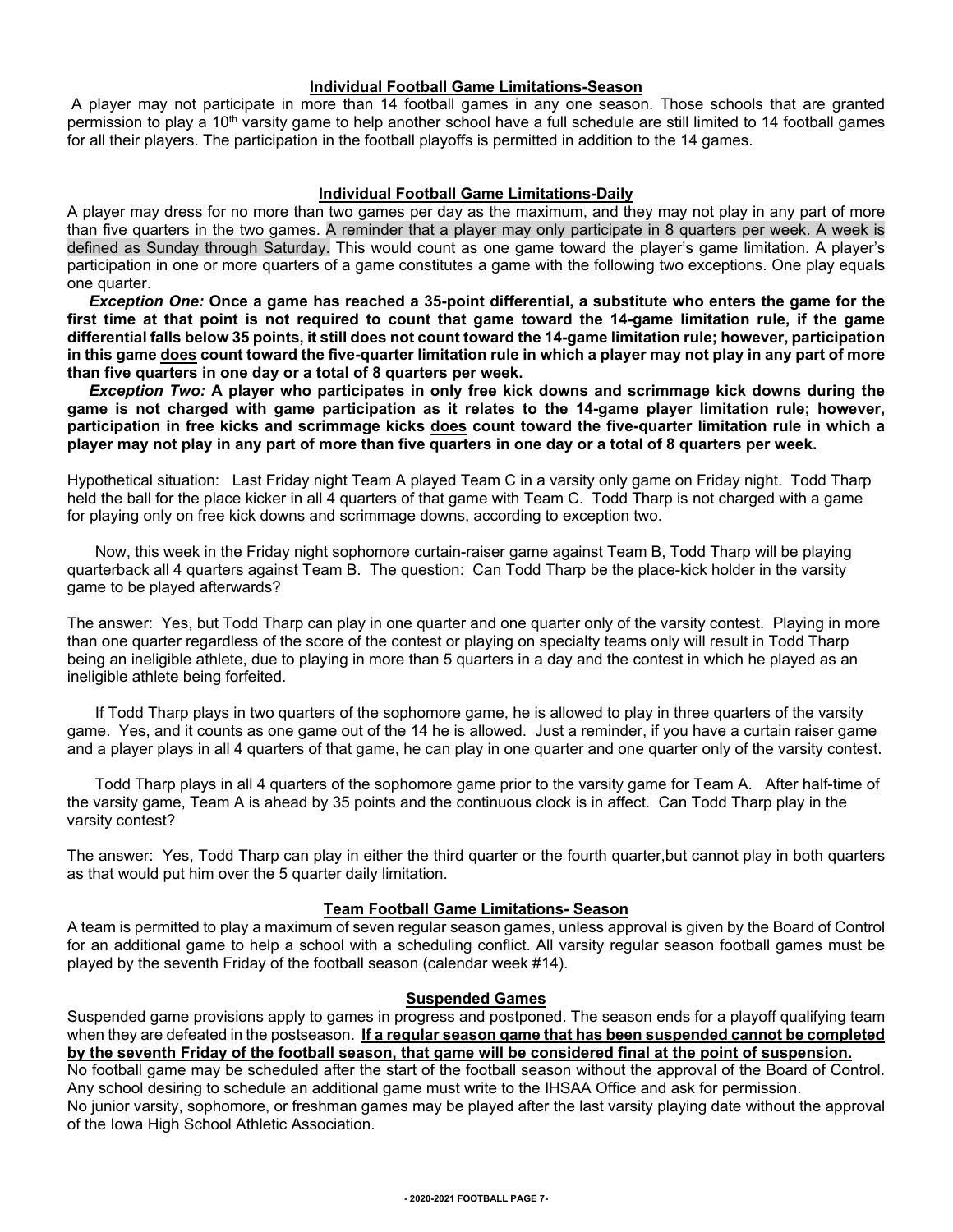#### **National Anthem Protocol**

The Iowa Football Coaches Association recommends that during the regular season schools shall be on the field during the playing of the National Anthem.

#### **National Anthem should take place 5 minutes prior to kickoff.**

#### **Sample Agenda:**

7:00 PM Kickoff 6:57 PM<br>6:55 PM Mock Coin Toss<br>National Anthem National Anthem Additional Time on Field would depend on home team's marching band performance during pregame. Both teams are required to have 30 minutes of uninterrupted pre game warm up.

#### **Drones**

#### **IHSAA TOURNAMENT EVENTS OR VENUES:**

The use or possession of unmanned aircraft or aerial systems (UAS), also known as drones, is prohibited for any purpose by any person or entity at any IHSAA post-season tournament events or venues. An exception to this policy may be granted in writing by the IHSAA executive director to law enforcement, public safety agencies, IHSAA media partners, or other entities or individuals.

This prohibition applies to the area above and upon all spectator areas, fields of play, courts, arenas, stadiums, mats, gym floor or pool, practice facilities, parking areas, and includes a ban on the entire facility or property being used as part of the IHSAA event.

For purposes of this policy, a UAS is any unmanned airborne device or aircraft. The IHSAA reserves the right to refuse admission to anyone possessing, operating, or attempting to operate a UAS or to request the immediate removal of any person using or attempting to use a UAS in violation of this policy.

For regular season contests, the use of drones at practices and competitions is a local school district decision.

#### **8 Player Field Dimension Requirements**

All 8 player games shall be played on the NFHS requirements of the dimensions of an 8 player field, which is 80 yards long and 40 yards wide. Those schools that share a facility with an 11 player school will need to make provisions to play on the properly marked field.

#### **35 Point Rule- 8 Player Football & 11 Player Football**

The 35-point differential rule is in effect for all games played in Iowa, grades 7-12. If there is a 35-point differential **anytime during the contest**, the game will be continued with a running clock. Beginning with the ensuing kick-off when the 35-point differential becomes effective, the following changes, and only these changes, will be made regarding rules determining when the clock will and will not be stopped.

The clock will run continuously except for the following situations when it will be stopped:

- (1) Anytime a time-out is charged to a team;
- (2) After a score;
- (3) Intermission between first and second quarter;
- (4) Intermission between third and fourth quarter;
- (5) Administration of a penalty;
- (6) Extended injury time-out;
- (7) Anytime officials determine it is necessary for safety reasons.

Anytime the score differential gets below 35 points, regular timing procedures will be used.

#### **Sub-Varsity Overtime Procedures**

In junior varsity, sophomore, and freshman games, a maximum of one overtime period will be allowed. After each team has had the opportunity to play offense and defense, the game will end, regardless of the score.

#### **Football Field Markings/Collegiate Field Use**

A 4-inch-wide broken restraining line shall be placed around the outside of the field, at least 2 yards from the sidelines and end lines, as an extension of the line limiting the team box area. The line shall be 12 inches in length and occur every 24 inches.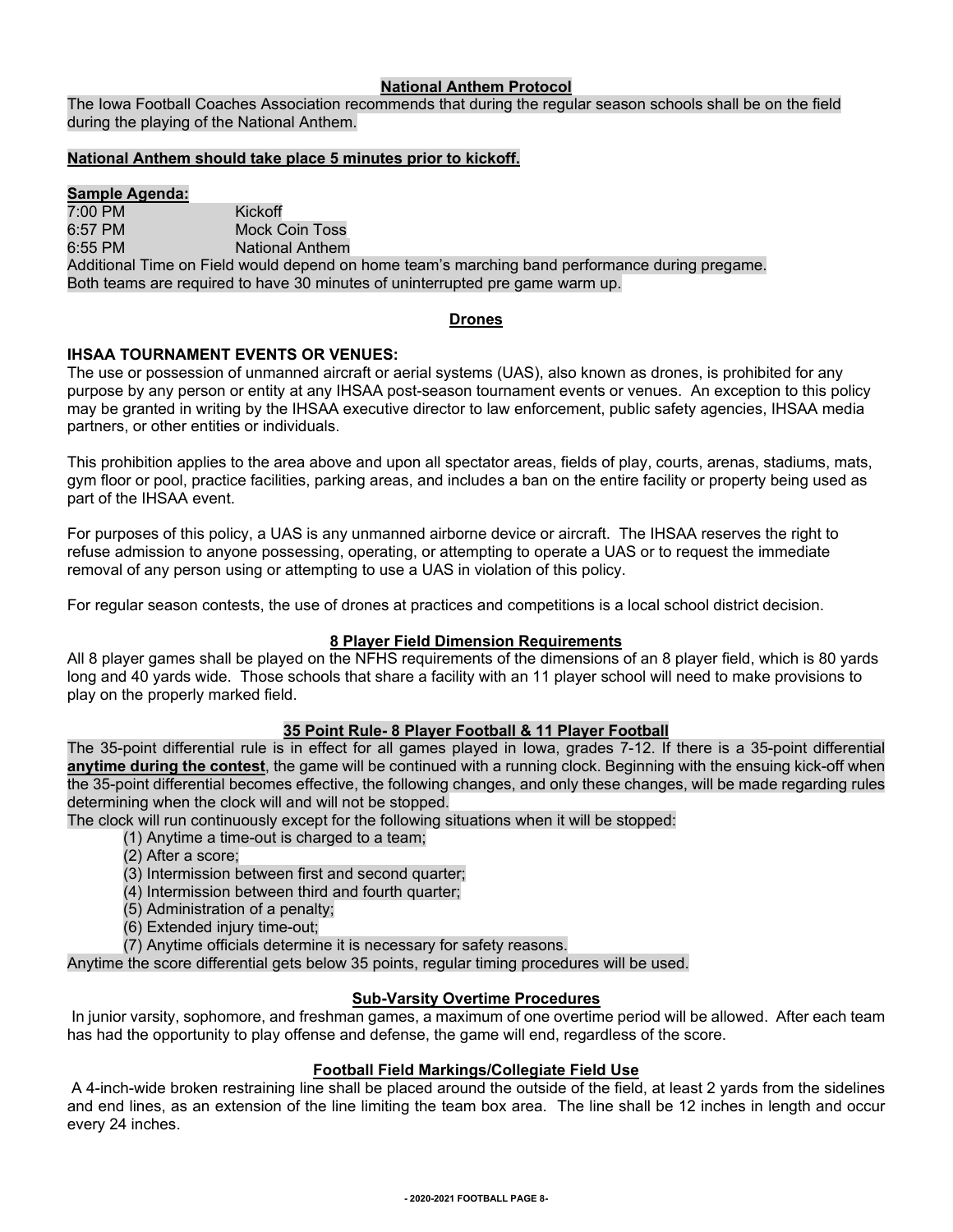If the field of play has a logo in the center or at any other part of the field of play, that logo should not obstruct the visibility of the required marks every five yards. A solid or shadow-bordered 4-inch-wide line is permissible. A shadow line is a line that designates the required 4-inch width by use of a border or outline lines, at least ¼-inch wide which shall lie within the 4-inch width. Shadow lines that are the natural color of the field of play are permissible. The area within these lines need not be one color, but the continuous 4-inch-wide outline must be clearly visible to the game officials.

It is permissible to use college fields with hash marks marked at the distance specified by their respective codes along with goal post width specified by their respective codes.

Advertising and/or commercial markings may be placed on the field of play by home management as long as they do not obstruct the yard lines, hash marks or nine-yard marks (seven-yard marks for nine-, eight-, and six player).

#### **Protocols Regarding Marching Bands Playing During The Game**

The pep/marching band may play during pre-game, half-time, quarter breaks, and time-outs. Once the ball has been marked ready for play by the referee (white hat) and the 25 second clock has begun, there is to be no music played by the pep/marching band, nor any artificial noise over the public address system.

Immediately after a down has finished and before the ready for play has been signaled for the next play, the band may play during that very quick interval. Pep/marching bands that violate this protocol may subject their team to penalties which could include 5 yard delay of game penalties, all the way to 15 yard unsportsmanlike penalties.

#### **Referee Microphone and 25/40 Second Play Clocks**

Microphones on referees and 25-second clocks are both permitted. IHSAA permission is not needed, nor is mutual consent required. Use of a referee microphone and a 25-second clock is a host school decision. The use of electric clocks, including the 25-second clock, is considered official. The line/back judges will coordinate with the timers. The Referee shall announce the offender's number when using a microphone. All football field markings should be in compliance with NFHS rules. It is permissible to play on a field marked for collegiate games.

#### **Visible 25/40-second play clocks are not mandatory for high school football.**

Use of 25/40-second clocks is a home team management decision. Following are general guidelines for the usage of these clocks.

- (1) Placement: A visible 25/40-second play clock should be placed in EACH end zone, a safe distance off the end line and at a height so that players and officials may view them.
- (2) Operator: The visible play clock operator shall meet with the game official (BJ) prior to the game. The operator shall start the play clock on the Referee's signal and reset the clock to 25/40 on the snap of the ball or when told to by the Referee's signal (upward hand push). The operator shall keep the play clock at zero (0) if it runs out prior to the snap. If the game clock is running with less than 25 seconds in a quarter, the 25/40-second play clocks shall be turned off or not started. The 2/405-second play clocks shall operate by rule for PAT, kick-off and over-time plays.
- (3) Officials: If a school has the 25/40-second play clock, use them. The Referee may correct a timing error on the 25/40-second play clock and a new 25/40-second timing started. If any timing error occurs, the game clock and 25/40-second play clocks shall be reset and re-started by rule. If the officials cannot determine the game clock elapsed time, a new 25/40-second play clock shall be started and the game clock shall start on the snap. If one of the play clocks becomes inoperative, BOTH will be turned off with both coaches notified. The Back Judge will then time the 25/40 seconds. The Back Judge remains the primary official for timing/operation/enforcement of the play clock.

| Event*                                      | <b>Play Clock</b><br><b>Starts at</b> | <b>Game Clock</b><br><b>Starts at</b> | Covering<br><b>Officials'Signal</b> | Referee's<br>Signal |  |
|---------------------------------------------|---------------------------------------|---------------------------------------|-------------------------------------|---------------------|--|
| Dead Ball Inbounds                          | 40                                    | Running                               | Hand above Head                     | None                |  |
| Dead Ball Out of Bound                      | 40                                    | Snap                                  | Waves hands above<br>head           | None                |  |
| Incomplete Pass                             | 40                                    | Snap                                  | Waves hands in<br>front of body     | None                |  |
| Team A awarded 1 <sup>st</sup> Down         | 40                                    | Signal of 1 <sup>st</sup> Down        | Waves hands above<br>head           | Wind the clock      |  |
| Double change of<br>Possession-Team A snaps | 40                                    | Ready for Play                        | Hand above head                     | Wind the clock      |  |
| Injury/Helmet Off Defensive<br>Player       | 40                                    | Ready for Play                        | Waves hands above<br>head           | Wind the clock      |  |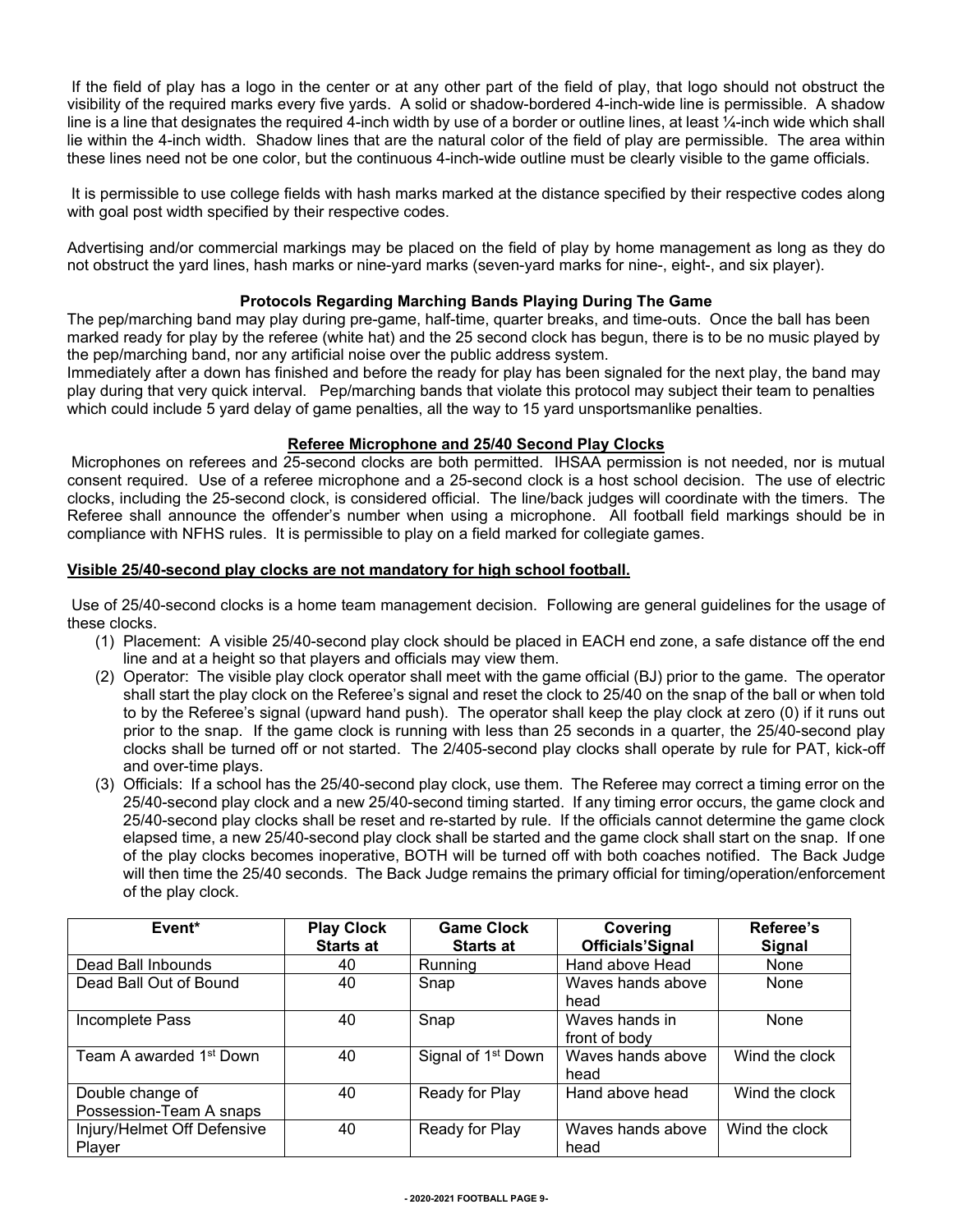| Event*                      | <b>Play Clock</b><br><b>Starts at</b> | <b>Game Clock</b><br><b>Starts at</b> | Covering<br><b>Officials'Signal</b> | Referee's<br><b>Signal</b> |
|-----------------------------|---------------------------------------|---------------------------------------|-------------------------------------|----------------------------|
| Measurement                 | 25                                    | Ready for Play                        | Waves hands above<br>head           | Wind the clock             |
| Change of Possession-       | 25                                    | Snap                                  | Waves hands above                   | Ready for Play             |
| Team B Snaps the ball       |                                       |                                       | head                                |                            |
| Touchdown                   | 25                                    | N/A                                   | Touchdown                           | Ready for Play             |
| Try, Field Goal, Safety     | 25                                    | Varies**                              | Varies**                            | Ready for Play             |
| <b>Start of Each Period</b> | 25                                    | Snap                                  | N/A                                 | Wind the clock             |
| Legal Kick                  | 25                                    | Snap                                  | Waves hands above                   | Ready for Play             |
|                             |                                       |                                       | head                                |                            |
| <b>Start of Overtime</b>    | 25                                    | N/A                                   | N/A                                 | Ready for Play             |
| <b>Other Administrative</b> | 25                                    | Ready                                 | Waves hands above                   | Wind the clock             |
| Stoppages ***               |                                       |                                       | head                                |                            |

\*If the event does not occur in conjunction with any other event that stops the clock

\*\*The game clock will start on the free kick by rule.

\*\*\*Includes inadvertent whistle and period extension.

#### **Issuing Football Equipment**

Schools are permitted to issue football equipment prior to the opening date of practice sessions. This is one date selected by the school prior to the start of practice.

#### **Videotaping of Opponents**

Videotaping or filming is permissible in scouting your opponent during both scrimmages and regular/post season contests. It is a common courtesy that the host school shall be notified. Space for taping or filming for scouting is not required of the host school. Hand-held cameras are recommended. Patrons are allowed to videotape contests with paid admission to a contest. Tripods are not recommended to be used from spectator seating.

#### **Game Official Jurisdiction**

The game officials maintain administrative responsibilities for the contest through the completion of any required reports or correspondence in response to any action occurring while the officials have jurisdiction. The Iowa High School Athletic Association may intercede in the event of unusual incidents after the officials have signaled the end of the game or in the event that a game is terminated prior to the conclusion of regulation play.

#### **Spring Football Meeting**

A member school's football coach is permitted to have a meeting with his football squad in the Spring to discuss next year's program, hand out play books, distribute exercise sheets which he wants the players to follow to be in condition, distribute information concerning the protection of their eligibility during the summer months, and any other pertinent information that a player should have relative to the next year's season.

#### **Coach-Athlete Contact Outside the Football Season**

There may not be any mandatory football practice after the championship series and until the starting date the following August. Football coaches are allowed contact with their players beginning on June 1<sup>st</sup>.

#### **IHSAA Post Season Football**

The 2020 Playoff football will be the Spalding J5V- Advance Horween Leather #628998-performance lace (Rubberized Lace).

#### **Game Protests Not Upheld**

The Board of Control will not uphold any protest by a member school arising from any interscholastic contest involving the question of rules interpretation by any of the contest officials. This includes appeals regarding the ejection of any student- athletes.

#### **Team Box Area Restriction Rule**

Any player/athlete on the bench as a substitute or in uniform who is involved in the breaking up, participating in, or initiating a fighting incident will be automatically ejected from that contest and the PENALTY of the student athlete ejection rules will be invoked.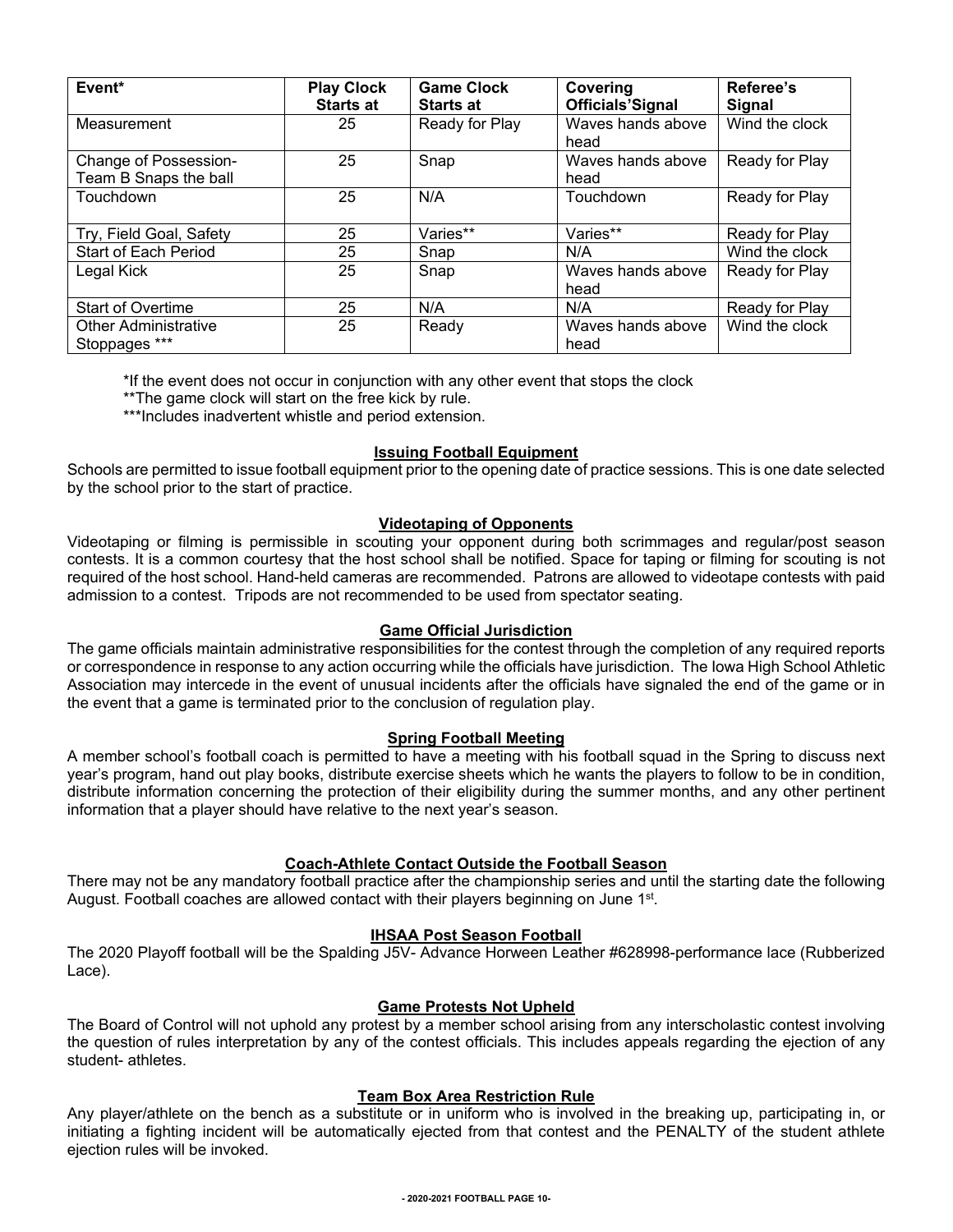#### **Coach Ejection Policy**

Any coach at any level grades 7-12 who is ejected from an IHSAA sanctioned sport will be required to take the NFHS Fundamentals of Coaching elective course "Teaching and Modeling Behavior." The course must be viewed prior to being able to return and coach an interscholastic contest and the certificate of course completion must be sent to the IHSAA office. In addition, the cost of the course will be the responsibility of the individual coach. The approximate cost of the course is \$20. This mandate is in addition to missing the next regularly scheduled game/meet which is defined as the next scheduled, rescheduled, or contracted date. Coaches failing to complete the course prior to coaching in an interscholastic contest are considered ineligible coaches and forfeiture may occur.

#### **Student-Athlete Ejection Policy**

Any student-athlete at any level grades 7-12 who is ejected from an IHSAA sanctioned sport will be required to take the NFHS Fundamentals elective course "Sportsmanship- It's Up to You." The course must be viewed prior to being able to return and compete in an interscholastic contest and the certificate of course completion must be sent to the IHSAA office. There is no cost associated with taking this course. This mandate is in addition to missing the next regularly scheduled game/meet which is defined as the next scheduled, rescheduled, or contracted date. Students failing to complete the course prior to participating in an interscholastic contest are considered ineligible athletes and forfeiture may occur.

#### **Video Guidelines For Regular Season Exchange**

The Iowa Football Coaches Association feels that the exchange of game tapes is a vital part of our football program. Each year both the Iowa Football Coaches Association and the Iowa High School Athletic Association receive concerns regarding the quality and integrity of game tapes. The Iowa Football Coaches Association based, on a recommendation from the Football Playoff Advisory Committee has created the following guidelines to help with the consistency of how games are recorded and exchanged. Any issues or concerns regarding regular season film exchange need to be addressed with the Iowa Football Coaches Association. The Iowa Football Coaches Association understands and appreciates that often times volunteers and students are those that have the responsibility to videotape. Hopefully, these general guidelines will allow practice and improve consistency in the game exchange process.

#### General Points:

- 1. Close up shots are not often necessary. Zoom in on the players as the play ends to see how both teams are moving, blocking, and tackling.
- 2. Do not zoom out too much. The idea is to see the players, not empty grass. There is no need to see things off the football field.
- 3. Focus on the action. When the play starts, try to have all of the players on the screen. You should have the entire offensive backfield on one side and the entire defensive backfield on the other side.
- 4. Hold the camera as steady as possible and mute the sound if at all possible. Be sure that you are on "Record" or "Pause". Check this before each play.
- 5. Remember, more is better. It is better to stop later than too soon. The coaches can edit time, but cannot regain a play.

Special Teams: Kickoff, Punt, Field Goal & Point after Touchdown

- 1. Take a wide angle shot of the teams as they line up. Keep all the players in the picture before the kick.
- 2. After the kick, focus on the return team. Do not track the ball in the air. Simply pan back to the returner and capture the blockers and coverage as they come to him.
- 3. Keep the returner on one side of the screen and slowly zoom in as the players converge on the returner.

#### Scrimmage Plays:

- 1. Start to record as the offensive team breaks the huddle. Show the defensive front seven and the offensive line. Then zoom back to show the formation and any motion.
- 2. Running Plays- Follow the runner to include the blockers and defenders in the area as you close in on the action.
- 3. Passing Plays- Zoom out to include all players on the screen. The quarterback should be on one side of the screen with defenders and pass patterns on the other side of the screen. Once the ball is thrown, treat like a kick. Do not film the ball in the air, but instead follow the action on the field.
- 4. After the play ends, zoom in so the runner/receiver, blockers and tacklers can be seen as they unpile.
- 5. Film referee's preliminary signal after each penalty.
- 6. Film the scoreboard after each score and at the start of each quarter.

#### Checklist:

- 1. Extra batteries that are charged
- 2. Extension cord and battery adapter (in case the battery fails)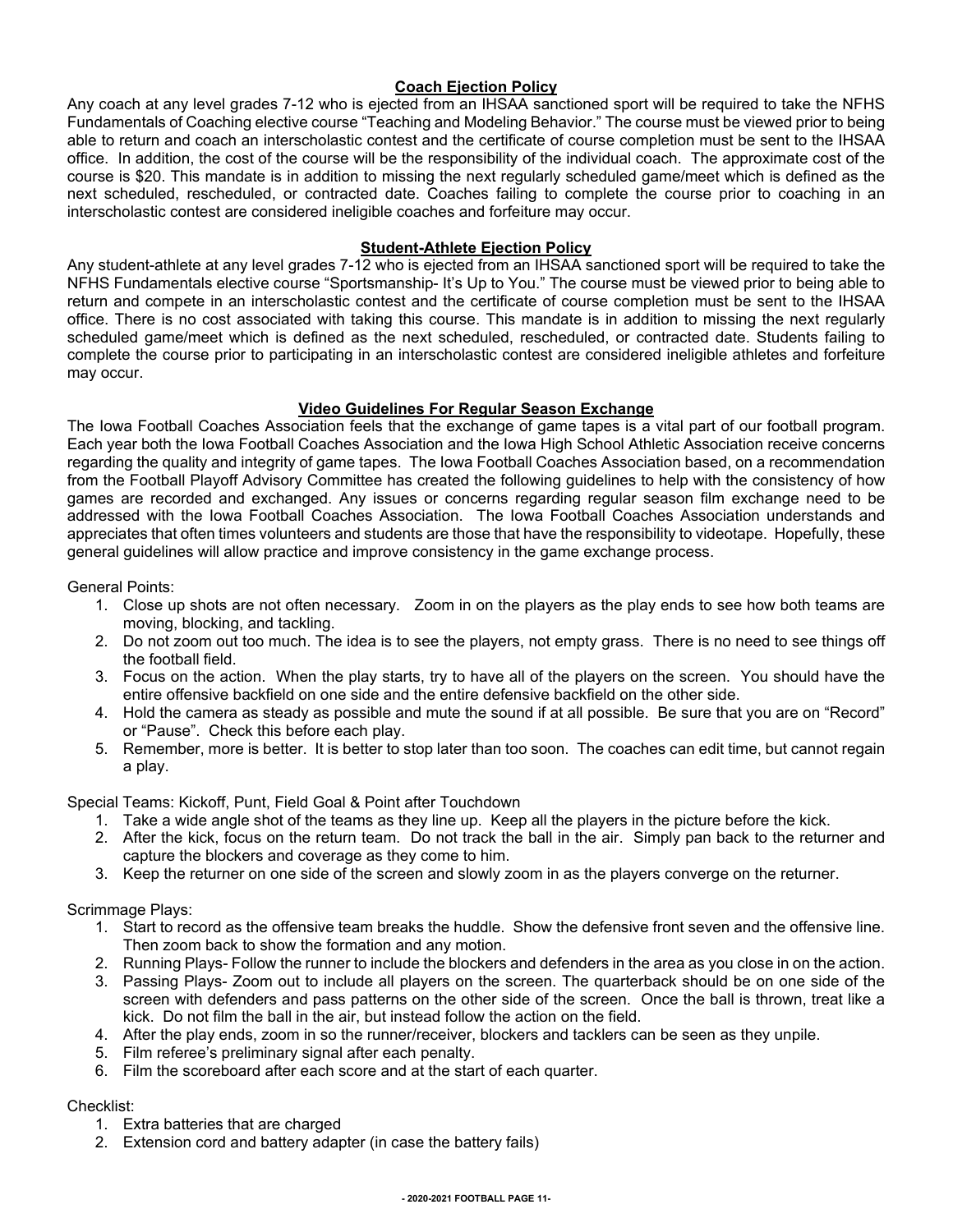3. Tripod- Reminder that by IHSAA policy, tripods are not allowed in the bleachers during contests to video tape contests.

#### **Coach-Athlete Contact ("Camps & Clinics Rule")**

(36.15(6) *Summer camps and clinics and coaching contacts out of season.*

(a) School personnel, whether employed or volunteers of a member or associate-member school shall not coach that school's student athletes during the school year in the sport for which the school personnel are currently under contract or are volunteers, outside the period from the official first day of practice through the finals of tournament play, nor shall volunteer or compensated coaching personnel require students to participate in any activities outside the season of that coach's sport as a condition of participation in the coach's sport during the season.

(b) A summer team or individual camp or clinic held at a member or associate-member school facility shall not conflict with sports in season. Summertime coaching activities shall not conflict with sports in season.

**(d) Penalty.** A school whose volunteer or compensated coaching personnel violate this rule is ineligible to participate in a governing organization-sponsored event in that sport for one year with the violator(s) coaching.

Football Policy: The Board of Control has adopted the following policy as it relates to football camps/football clinics: 1. Camps/clinics conducted by school personnel, whether employed or volunteers, must be non contact with no player wearing protective equipment ( helmets, shoulder pads etc.)

2. Practice equipment such as dummies, sleds, ropes, etc., will be allowed for use during football camps/clinics.

#### **Mandatory Reporting Of Stats**

Based on a recommendation from the Executive Board of the Iowa Football Coaches Association, head varsity football coaches are mandated to enter required statistical data at the quik stats website, [www.quikstatsiowa.com.](http://www.quikstatsiowa.com/) Statistical data needs to be entered by 3:00 PM on the Tuesday following the third, sixth, and ninth games of the season. For teams making the 1<sup>st</sup> round of the playoffs and continuing to the conclusion of their season, statistical data must be entered by noon the next day after each contest.

The following data is required to be reported:

- 1. Rushing- Attempts-Yards-TDs
- 2. Receptions- Number-Yards-TDs
- 3. Passing- Attempts-Completions-Int-Yards-TDs
- 4. Punting-Attempts-Yards
- 5. Field Goals-Made-Attempts-Long
- 6. Kicking-PAT-Attempts-Made
- 7. KO Returns-Number-Yards-TDs
- 8. Punt Returns-Number-Yards-TDs
- 9. PAT-Rush/Receiving
- 10. Scoring-Rush Pts.-Rec. Pts- FG Pts.-PAT-Kick-PAT-2 pt-Return Pts.
- 11. Tackles
- 12. Interceptions & Return Yards
- 13. Fumble Recoveries & Return Yards
- 14. Touchbacks (Kickoffs

The penalty for failure to report on time is: **First offense**, a letter/e-mail to the head coach and athletic director from the IHSAA sport administrator giving 3 days to comply with the mandate; **Second offense**, a letter to the athletic director with a copy to the principal from the IHSAA executive director, giving 3 days to comply with the mandate. **Third offense**, IHSAA member school's expense allowances will be withheld by the IHSAA in the sport in which the third offense occurred.

#### **Football Post Season**

The UNI-Dome in Cedar Falls will be used only for semifinal and championship round contests unless the host school uses the UNI-Dome as their primary home facility.

#### **Lightning Safety**

The safety of the players and spectators is always more important than the game! Communication between game management, officials & coaches is essential for the safety of everyone.

Lightning only takes an instant to strike. You are in danger from lightning if you can hear thunder.

All thunderstorms produce lightning and are dangerous. Lightning often strikes as far as 10 miles away from rainfall. Don't wait until the last minute to seek shelter.

If thunder is heard, or cloud-to-ground lightning is seen, immediately suspend the event and instruct everyone to take shelter in a safe structure.

Have a lightning safety plan in place. Know where teams and spectators will go for safety and know how much time it will take them to get to safety. A "safe structure" is a completely enclosed building that is normally occupied or frequently used by people. The building should have plumbing and electrical wiring to help ground it from lightning. If there is no such structure available, an enclosed vehicle with a metal roof and sides is a reasonable second choice.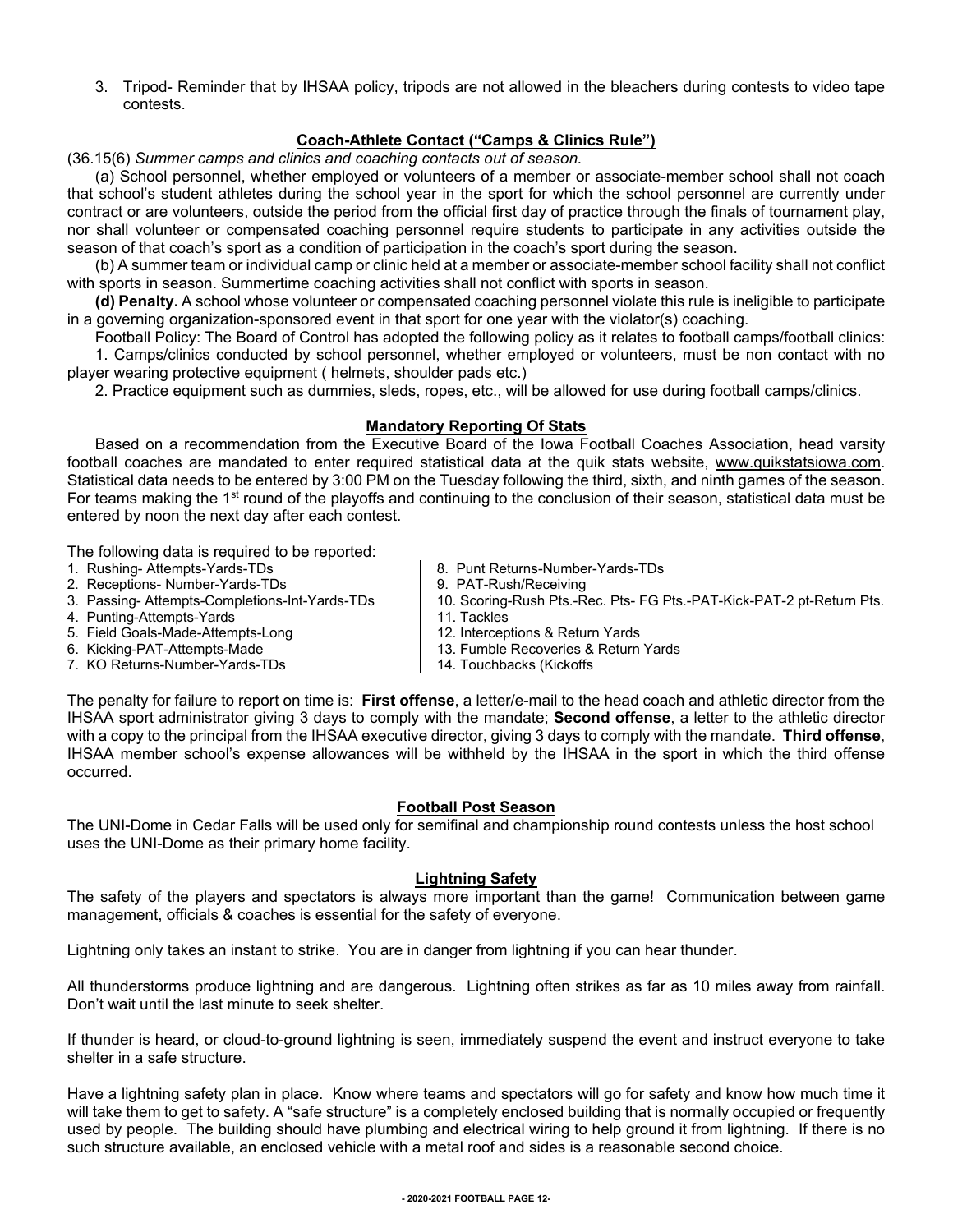When a contest is suspended due to lightning, wait at least 30 minutes after hearing the last thunder before leaving safe shelter and resuming activity.

Lightning detectors are a great tool to draw one's attention to the fact that lightning is in the vicinity. Remember, even with lightning detectors, the weather should be monitored closely for lightning or thunder.

#### **Precautions To Take In Hazardous Weather**

Rule 3, Section 1, Article 5 of the National Federation Football Rule book states, *"WHEN WEATHER CONDITIONS ARE CONSTRUED TO BE HAZARDOUS TO LIFE OR LIMB OF THE PARTICIPANTS, THE CREW OF OFFICIALS IS AUTHORIZED TO DELAY OR SUSPEND THE GAME."* Rule 1, Section 1, Article 7 states, "The game officials shall assume authority for the contest, including penalizing unsportsmanlike acts, 30 minutes prior to the scheduled game time, or as soon thereafter as they are able to be present." Both of these rules dictate the authority of the officials, but school administrators assume the responsibility for decisions made prior to the time the officials' authority begins.

#### **Hazardous Weather Guidelines**

#### **(Approved, September, 2007)**

The primary concern when signs of hazardous weather are present is the safety of participants and spectators. Have a safety plan for any type of hazardous weather that may occur. Practice and follow the plan. Know where people will go for safety and know how much time it will take for them to get there. Have specific guidelines for suspending the event so everyone has time to reach a place of safety before the threat becomes significant.

#### **Suspension Or Postponement Of Contests**

- I. Prior to the contest officials' assuming authority.
	- A. The home school's management shall determine whether a contest should be suspended or postponed due to severe weather.
		- 1. In making the decision whether or not to suspend or postpone a contest, the host management should first take into consideration the safety of the participants and spectators.
		- 2. Playing surface conditions should be considered and what continued use may do to the surface.
		- 3. If the decision is made by the host management to postpone the contest, administrators from both schools should mutually agree if, and when, to reschedule.
- II. Once the contest officials' authority begins.
	- A. Refer to NFHS playing rules, or IHSAA post-season rules, for the exact rules in each sport regarding contest officials authority to suspend the contest.
- III. Postponing the contest.
	- A. Wait a sufficient amount of time to see if the severe weather will subside.
	- B. Home management and/or contest officials shall decide whether to postpone or resume the contest.
	- C. Playing surface conditions should be considered when making this decision.

#### IV. If the contest resumes.

A. Adequate time should be given for contestants to warm up prior to continuing play.

- V. If the contest cannot be resumed after a severe weather delay.
	- A. Administrators from both schools need to come to an agreement. The contest may be considered complete with the existing score becoming the final score, or the contest may be postponed and continued from the point of interruption, at a time mutually agreed to by both schools.
	- B. If a regular season game that has been suspended cannot be completed by the ninth Friday of the football season, that game will be considered final at the point of suspension. All necessary points will be awarded at that time.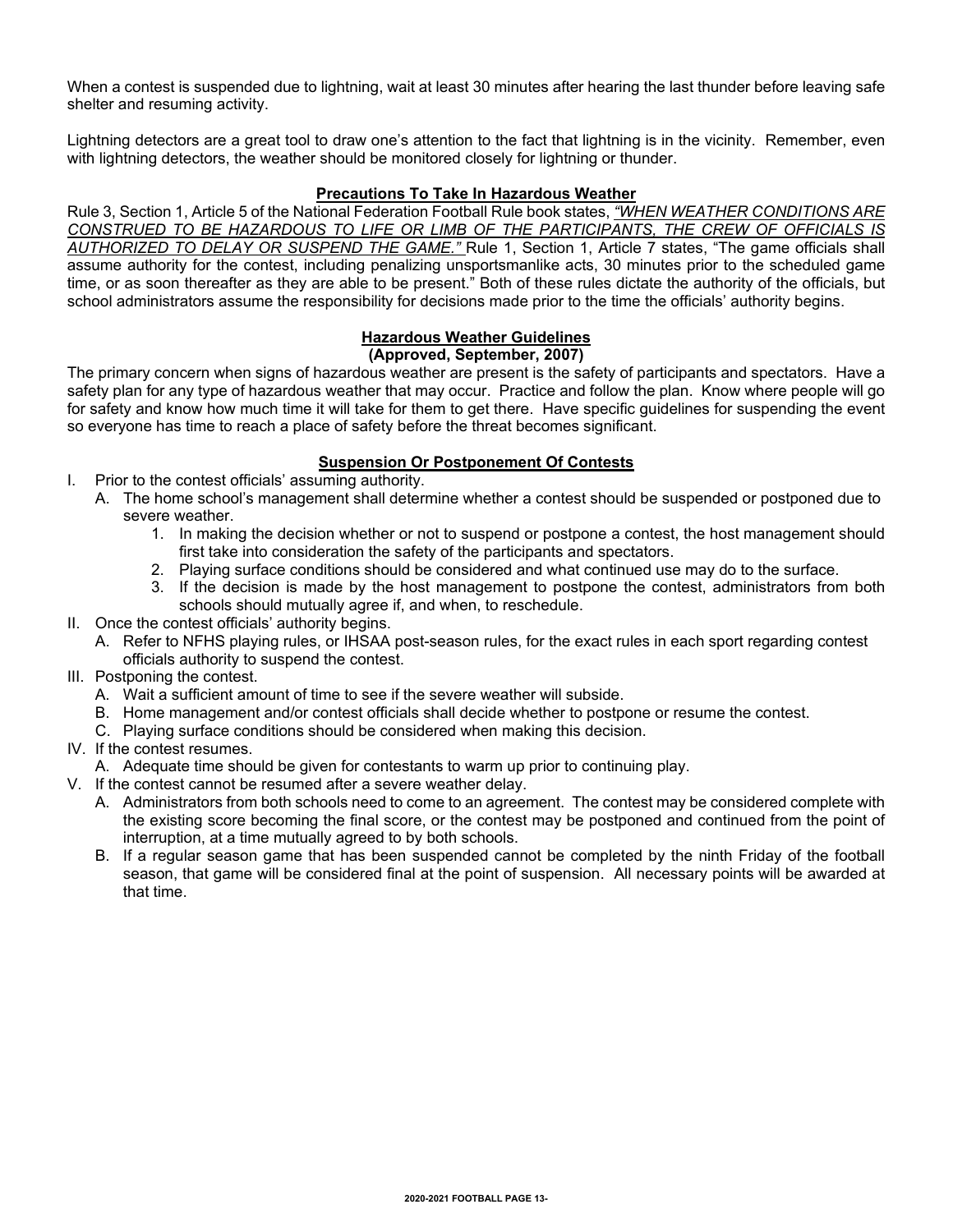## **CROSS COUNTRY**

#### **RULES GOVERNING CROSS COUNTRY**

The Iowa High School Athletic Association abides by the Cross Country Rules found in Rule 8 of the 2019 Track and Field and Cross Country Rules, as published by the National Federation of State High School Associations. National Federation rules are further revised by this manual. Each member school received two copies of the 2019 Track and Field and Cross Country Rules during spring 2019 and were instructed to keep the rules books through the 2020 cross country season.

#### **REGULATIONS PERTAINING TO CROSS COUNTRY MEETS AND PRACTICES**

- 1. Cross country practice begins August 10, 2020.
- 2. Cross country competition begins August 24, 2020.
- Schools may participate in one scrimmage with up to four teams participating in the event.
- 4. Each school will be allowed to compete in 10 meets, excluding state qualifying and state competition.
- 5. Each individual will be allowed to compete in 10 meets, excluding state qualifying and state competition.
- 6. *Varsity runners must run 5000 meters (3 miles, 188 yards, 2 inches) in all competitions. Exception***:** In cases of inclement weather, meet managers may shorten the race distance to a minimum of two miles in the interest of the health and safety of competitors. Meet managers may shorten the race distance for wheelchair competitors.
- 7. Prior to the fifth Monday of the competition season (September 21), meet managers have the option of running a 4000 meter course for competitors below the varsity level as long as all varsity and sub-varsity races run to a common finish line. Beginning the fifth Monday of the competition season (September 21), all competitors must run 5000 meters. (See exception in Item 5).
- 8. The host school will determine the starting time for regular season meets.
- 9. All cross country meets shall be started by a registered track & field official. Violation by any school of regulations in Items 1 through 9 could result in that school not being allowed to participate in state qualifying competition.

#### **RULE CLARIFICATIONS AND MODIFICATIONS**

1. Rule 8, Section 2 of the National Federation Track and Field and Cross Country Rules will be used for scoring. "All competitors who finish the race shall be ranked and tallied in accordance with the table below. The team score shall then be determined by totaling the points scored by the first five finishers of each team. The team which scores the fewest number of points is the winner."

| PLACE: 1st 2nd 3rd 4th |  |  | 5th | 6th | 7th |      |
|------------------------|--|--|-----|-----|-----|------|
| POINTS 1 2             |  |  |     |     |     | etc. |

Rule 8, Section 2, Article 3 will be used for team scoring. Upon the recommendation of the Cross Country Advisory Committee, the Board of Control has adopted a scoring system method that will disregard the runners if a team has fewer than five participants. There will be a re-ranking of the runners for team scoring.

- 2. **TIES:** Ties shall be broken according to National Federation Rule 8, Section 2, Articles, 4 & 5. "Ties in team scoring shall be resolved by comparing the sixth-place finishers from the tying teams. The team with the best sixth-place finisher shall prevail. If one team does not have a sixth-place finisher, the team with the sixth-place finisher shall prevail. If only five competitors of tying teams finish, the tie shall be resolved by totaling the scores of the first four finishers."
- 3. **PARTICIPANTS:** The number of participants is defined in Rule 8, Section 5. In order for a school to qualify for a team championship, five runners must finish. If a school does not enter five individuals, they cannot compete for the team championship. They may enter less than five competitors and those individuals may run and compete for individual placing.
- 4. **UNIFORM:** Coaches are responsible for seeing that their competitors are wearing the proper uniform. The athlete should always wear the uniform of his school. Contestants may wear hair devices made of soft material and no more than 3 inches wide may be worn in the hair or on or around the head. Bobby pins, flat clips, hair ribbons, extensions, and flat barrettes, unadorned and no longer than 2 inches, are also allowed. Items may only display one manufacture's logo or school name or logo. Such logo must be no more than 2 1/4 square inches, with no dimension greater than 2 1/4 inches. Contestants will be permitted to wear hats and gloves only if weather conditions necessitate such items. If hats or gloves are worn, they must be an unadorned, single, solid color and shall be worn only for the athlete's health and safety and not to draw attention to the athlete. A single manufacturer's logo/trademark or school name/emblem, no more than 2¼ square inches with no dimension more than 2¼ inches, is permitted on the hat and gloves. A legal uniform is well defined in Rule 4, Section 3, Articles 1 and 2 of the National Federation Rules. **The penalty states: "For the wearing of illegal equipment, when a violation is observed and**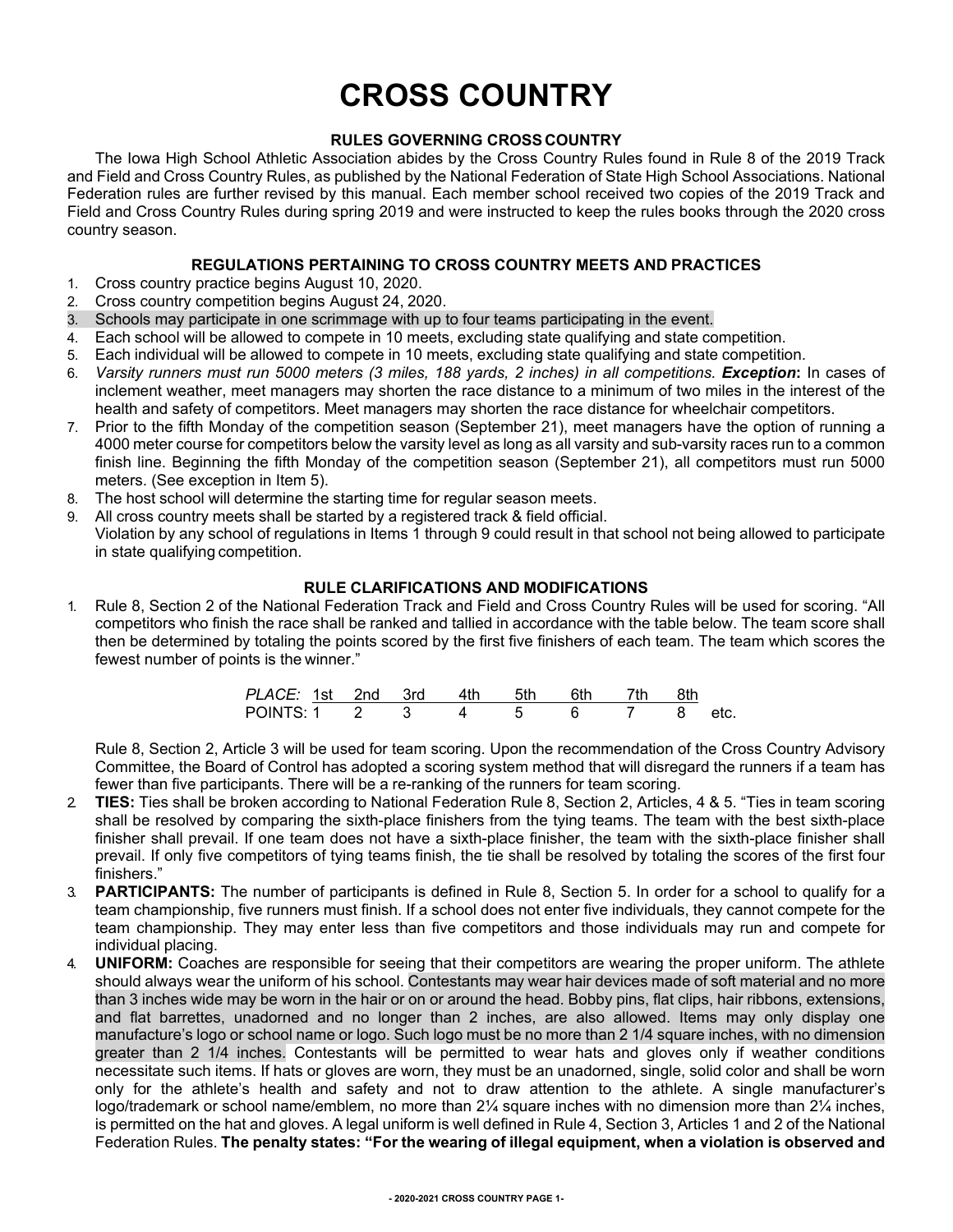**noted by a meet official, the competitor shall be required to make the uniform legal before becoming eligible for further competition, and shall be issued a warning that a subsequent violation shall result in a disqualification from the event. The referee shall be notified of the violation by the observing meet official, and the referee shall then notify or cause to be notified the head coach of the offending school of the competitor's violation and warning.** 

#### 5. **Iowa Adaptation to NFHS Rules 4,3,1b.7; 4,3,2a**

Rule 4, Section 3, Article 1, b, 7. The rule is revised to read: "Any visible garment(s) worn underneath the uniform top and/or bottom shall be unadorned and of a single, solid color, but not necessarily the same length. As per NFHS rules, a single, visible manufacturer's logo and/or single school name or insignia no more than 2 1/4 inches are permitted on the undergarment. Visible items worn under both the top and the bottom do not have to be the same color." **Reference to foundation garments** is deleted.

Rule 4, Section 3, Article 2, a. Additional restrictions for relay races. "Any visible garment(s) worn by two or more relay team members underneath the uniform top and/or underneath the uniform bottom shall be unadorned and a single solid color, but not necessarily the same length.

- 6. **JEWELRY:** Jewelry may be worn by competitors.
- 7. **GAME PROTESTS NOT UPHELD**: The Board of Control will not uphold any protest by a member school arising from any interscholastic contest involving the question of rules interpretation by any of the contest officials.

#### **CLASSIFICATION AND STATE QUALIFYING MEET INFORMATION**

- 1. **CLASSIFICATION:** There will be four classes in cross country and one wheelchair division. Enrollment figures for the 2019-20 school year grades 9-11 will be used for the cross country classes. Class 4-A will be comprised of the schools within the 48 largest; Class 3-A will be comprised of the schools within the next 64; Class 2-A will be comprised of the schools within the next 72 and Class 1-A will be the remainder of the schools. Wheelchair competitors will compete in one division. *In the sports of cross country, member schools that are placed in different classes due to cooperative agreement decisions made by other member schools, shall remain in the same class. The member school will be placed in the lower of the two split classifications. Member schools placed in different classes, based on the member school's decision to have different cooperative*  programs for each gender or cooperative programs with different schools, will remain in different *classifications and be assigned to state qualifying events as classified. Member schools will not be allowed the choice to participate in a higher classification. In order for classifications to be determined in a timely manner, no new cross country cooperative programs will be accepted, nor will any existing cross country cooperative programs be allowed to dissolve after 5:00 pm on Friday, August 14,2020.*
- 2. **STATE QUALIFYING MEET:** There will be five state qualifying meets for all classes. Sate qualifying meets will be held on Thursday, October 22, 2020. The length of the course will be 5000 meters. State qualifying meets will start at 4:00 pm for a single class meet and 3:00 pm for a two class meet. Schools wanting to practice on the state qualifying course need to contact the meet manager to see if the venue's management will allow competitors to practice on the course. State qualifying meet cross country information will be posted on the IHSAA website the week of October 12.
- 3. **STATE QUALIFYING MEET ENTRIES:** Each school is permitted a maximum of seven entrants. All competitors will be counted as they finish the race. In order to qualify on a team basis, five runners must finish. Only the first five runners will be used in computing the team score. If a school does not enter five individuals, they cannot compete for the team championship. They may enter less than five competitors and those individuals may run and compete for individual places.
- 4. **STATE MEET QUALIFIERS:** From each of the class 4-A, 3-A, 2-A and 1-A state qualifying meets, the first three teams, plus the first 15 individual place winners will qualify for the state meet. The same competitors, other than individual place winners, who qualify from the state qualifying meet, need not represent the school at the state meet. Substitutions are allowed.
- 5. **STATE QUALIFYING MEET AWARDS:** Members of the first three winning teams and the first 15 individuals will receive medals at each state qualifying meet. Each team qualifying for the state meet will receive a banner.
- 6. **STATE QUALIFYING CROSS COUNTRY MEET EXPENSE ALLOWANCE:** There is no team expense allowance for state qualifying cross country.

#### **STATE MEET INFORMATION**

1. **STATE MEET:** The state championship meet will be held on October 31, 2020, in conjunction with the girls' meet. Competition will begin at 11:00 AM. Competition will begin with Class 4A, followed by 3A, 2A and 1A. The girls will run first, followed by the boys. An awards ceremony for Class 4A will follow the 3A girls' race. An awards ceremony for Class 3A will follow the 2A girls' race. An awards ceremony for Class 2A will follow the 1A girls' race. An awards ceremony for Class 1A will follow the completion of competition. The 2020 state championship meet will be held at the Lakeside Municipal Golf Course in Fort Dodge. The course is located north of Fort Dodge on Highway P59, approximately two miles north of the Fort Dodge airport and Harlan Rogers Park.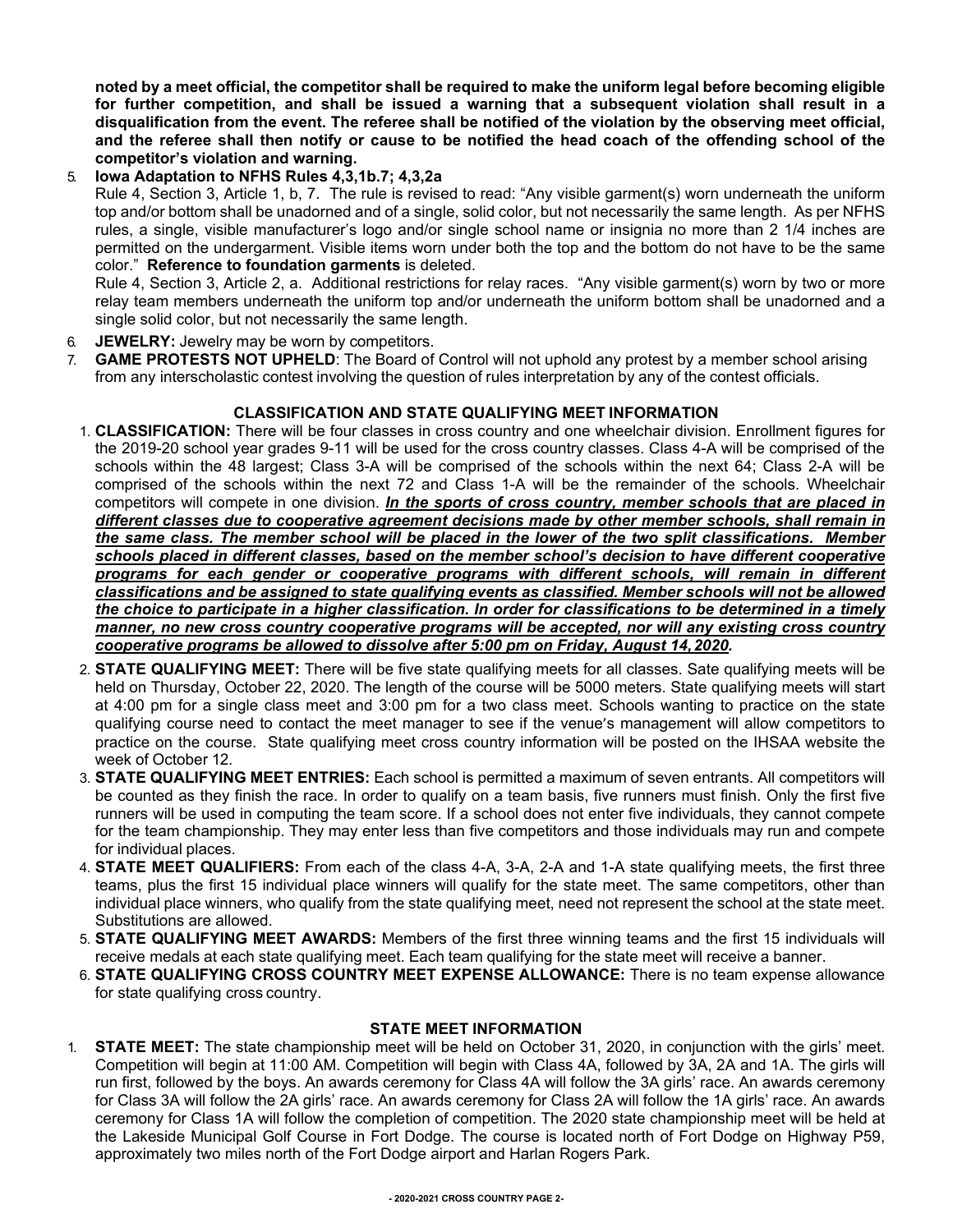- 2. **STATE MEET COURSE CLOSED TO PRACTICE:** Only schools that use the state meet course for their practice and meets during the season may practice on the course. The course is closed to all other schools for practice at any time. *Contestants or team representatives appearing on Friday to walk or run the course will face individual and/or team disqualification from participation in the statemeet.*
- 3. **NUMBERS:** All competitors will be assigned numbers for the state meet. Numbers shall be worn on the front of the uniform. All substitutions must be reported to the clubhouse prior to the start of a race.
- 4. **BIB TRANSPONDERS:** All competitors will have a transponder chip included in their number. The official order of finish for the race will be that recorded by the transponder. A Lynx system will be used to verify the order of finish in all cases in which the timing system indicates a one-tenth second or less differential. If the finish order determined by transponder chip is reversed through the use of the video system, the times shall also change.
- 5. **STATE MEET AWARDS:** The winning, runner up and third place teams will receive trophies. The champion and runner up will receive banners. Medals will be furnished for the first three teams in each class plus medals for the first 15 individual place winners.
- 6. **STATE CROSS COUNTRY MEET EXPENSE ALLOWANCE:** A prerequisite for receiving any expense allowance from the IHSAA is that your school must travel to another town for the meet participation. For state cross country participation, the IHSAA will reimburse each school with a qualified team at the rate of \$1.25 per mile one way, one car from its school to the site of the state meet. Schools with individual qualifiers will be reimbursed at \$.44 per mile one way, one car. Each school's travel allowance check will be mailed from the IHSAA Office after the meet. No expense card is necessary.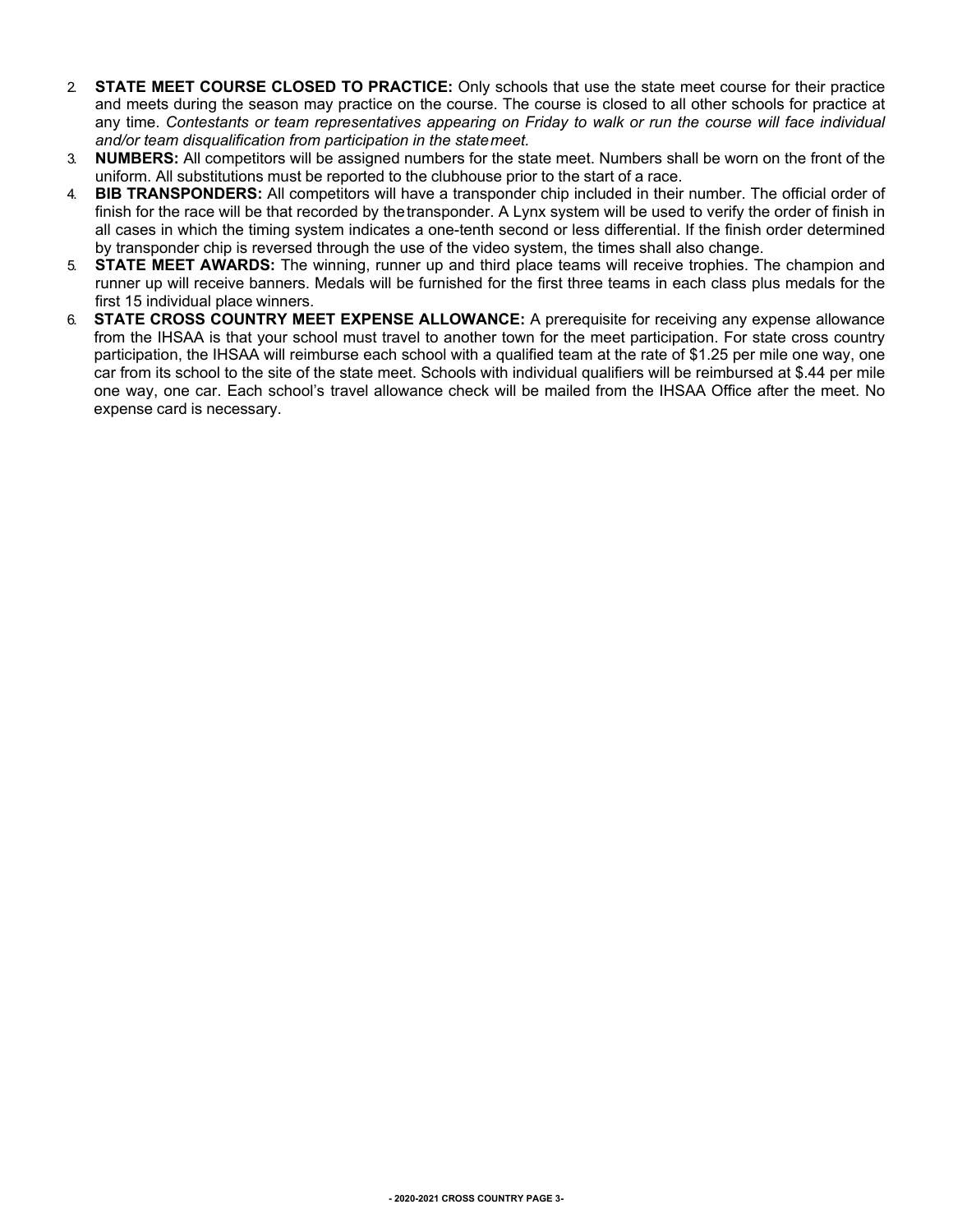## **2020 FALL GOLF**

**Postseason Golf Manual:** A postseason manual for golf will be published online and notice sent via email to Fall Golf Schools once the regular season has begun. The Postseason Golf Manual will contain information related to district and state tournament play along with tie-breaker procedures, awards, expense allowances, and other pertinent postseason tournament information.

#### **PRACTICE DATES AND PLAYING DATES FOR 2020**

**First legal practice date** is Monday, August 10, 2020, **first legal playing date** is Thursday, August 13, 2020. Each **individualplayer mayparticipate in 12 datesof competition, excluding IHSAA tournamentplay.** District tournaments will be held October 5 or 6, 2020. District assignments will be posted at [www.iahsaa.org.](http://www.iahsaa.org/)

#### **SCHOOLS PLAYING IN RELATION TO ASSIGNED GOLF SEASON**

**Two options for school(s) that are in a 3A conference, but due to the BEDS document become a Class 4A school**. **Option number one**: Play a full fall golf schedule with class 4A teams with no spring participation permitted. **Option number two**: Play up to ten playing dates in the spring, which includes your one or two-day conference tournament, and two regular season dates in the fall. **Under both options, your school is ineligible to participate in the state sponsored spring golf tournaments.**

**Option for a 4A school that plays in a 3A conference, play up to 10 playing dates in the fall and play in your one or two-day conference tournament in the spring. Coach will be allowed to work with the players up to one week prior to the conference tournament. Players may practice on their own anytime in the spring.**

**COACHES REQUIREMENT: ALL HEAD VARSITY GOLF COACHES MUST VIEW THE ONLINE SPRING GOLF RULES MEETING**. Fall golf rules meeting will be online from August 3 until August 27, 2020. **Failure of any Head Golf Coach to view the online rules meeting will make him/her ineligible to coach in the IHSAA state sponsored postseason golf tournaments**.

#### **COMPETITION DATES FOR PLAYERS**

Each **individual player may participate in 12 dates of competition** during the season. This means a school may schedule 12 varsity matches and 12 junior varsity matches. The point of clarification here is, no player is permitted to participate in more than a total of 12 playing dates. Each day of participation counts toward one of your 12 playing dates. All regular season two-day tournaments count as two competition dates. If part of a scheduled competition is played and you are rained out, you may postpone or reschedule the competition and it is considered as one playing date. A competition date is considered 9 or 18 holes of scheduled play.

#### **LIGHTNING GUIDELINES**

If thunder is heard or lightning is seen, immediately suspend the contest and instruct everyone to take safe shelter. Once the contest is suspended due to lightning, wait at least 30 minutes after hearing the last thunder or seeing lightning before resuming the contest. Complete guidelines regarding lightning safety appear on the IHSAA website. Remember, lightning often strikes as far as 10 miles away from the storm. **Each host school should have a lightning safety plan**, which includes knowing where teams & spectators will go and how long it will take them to get there safely.

#### **STROKE PLAY—THE GAME OF GOLF**

For all regular season and IHSAA sanctioned tournament play (district or state meets), USGA playing rules will be followed unless modified by the local committee or IHSAA manual. As noted in USGA Rule 1.1, the ball shall be played as it lies except as otherwise provided in therules.

Errors or Discrepancies: Any errors or discrepancies that take place during stroke play are to be corrected PRIOR to signing the scorecard and turning it in to the official scorer. The round begins with the first tee of the competition and ends when the scorecard has been attested to, signed, and turned in, then it is too late to make corrections and all scores stand. Coaches should verify with the tournament manager the scores are correct when posted. If the head coach elects not to attend the posting of scores and verify his team score(s) are posted correctly, then the player(s) scores stand as posted. This will not preclude circling a given hole(s) score for the committee or coaches' jury to review at the conclusion of play, but it would permit a correctable situation at the completion of play, prior to signing the scorecard and turning it in for recording. Coaches should remind their golfers to record the score after completion

of each hole (all players involved). If there is any discrepancy, players should make every effort to resolve the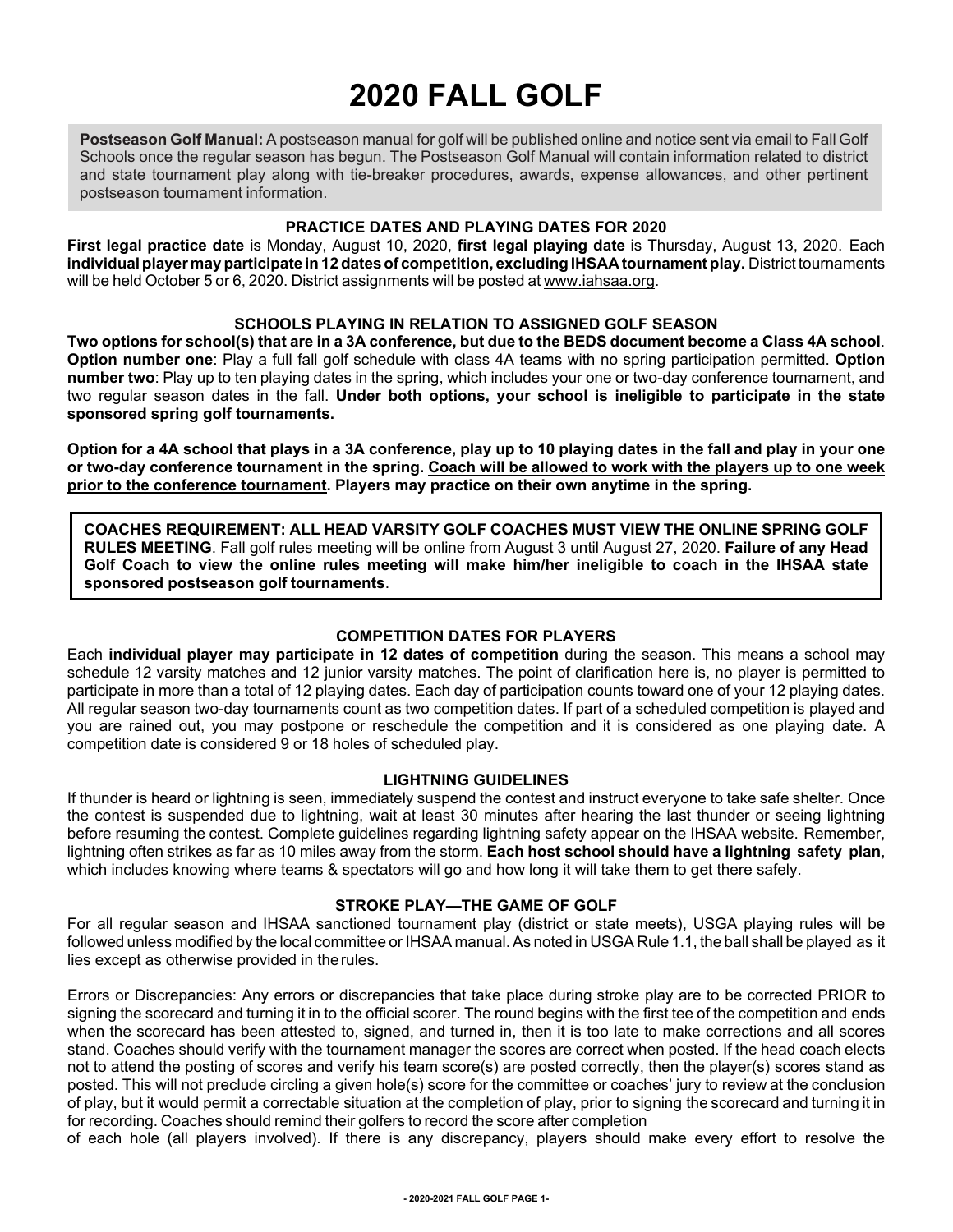discrepancy before playing the next hole. If the discrepancy can't be resolved, circle the hole/score and seek a ruling from the coaches' jury before turning in scorecards.

At the conclusion of play (each competition day) every player in the group needs to verify that all scores are correct, attested to, and signed by each member in that group. This procedure will allow all members in your group to verify and agree on what each player shot that competition day. If there is any discrepancy, the group should go to the coaches' jury and/or PGA pro serving as the rules interpreter before signing and turning in the scorecard. Coaches may view a player's scorecard immediately following the round, but coaches should not hold on to scorecards while waiting for other team members to finish.

#### **SCHOOLS WHO MAKE EXCEPTIONS TO USGA RULES DURING THE SEASON (LOCAL RULES)**

**\*NOTE ON LOCAL RULES:** Prior to the event, schools that make **exceptions to USGA rules** during the regular season must have them in writing and agreed upon by all the schools involved, otherwise USGA rules apply except for IHSAA manual differences during the regular season and tournament play. All IHSAA sanctioned tournaments will follow USGA playing rules unless otherwise specified in the IHSAAmanual.

\*During regular season or IHSAA sanctioned tournament play (district or state meet), players are not allowed to chip or putt on any hole on the course (before competition begins), this also applies once competition play begins **regardless if you have completed the hole in tournament competition, excluding the practice green(s). In regular** season, check with meet management pertaining to the opportunity for a player to chip or putt on a completed **competition green.**

#### **GENERAL RULES FOR INTERSCHOLASTIC GOLF**

The following rules will govern all interscholastic golf in Iowa.

1. The players in their groupings will keep score--no player keeping his own score.All players are required to provide their previous hole score to the entire group on the next tee box, before anyone puts a ball in play. Players in the group are responsible to record the necessary scores on the official scorecards—please see COVID-19 Guidance on scoring.

2. Coaches are not to make rulings on the course, let all players in the threesome or foursome decide. If the players are unable to agree, have the player involved play a second ball and let the rules committee make a ruling when he finishes the round (before any member in the group signs the scorecard).

3. At the conclusion of play (each day, one or two-day tournament) every player in the group needs to verify that all scores are correct—please see COVID-19 Guidance on scoring.

4. The Golf Rules Committee (coaches' jury) selected from the assembled schools will decide on all disputes. The coaches' jury should follow the USGA Rules of Golf and may seek assistance from an Iowa Section Certified PGA Pro and/or Club Pro when available.

5. In the state meet, the Iowa Section Certified PGA and/or Club Pro will make all final decisions regarding USGA Rules.

6. Any player who fails to finish play is considered to have withdrawn from the meet/tournament and his score(s) will not count.

7. In regular season, district, and state competition, **no caddies are allowed**. **No motorized golf carts will be allowed except for disability reasons and must be pre-approved in writing by the IHSAA. Non-motorized pull carts** are permitted, individuals desiring to use pull carts must supply their own non-motorized pull cart at each meet. This rule applies to regular season and/or tournament play.

8. There shall be no coaching of golfers by parents or spectators. Spectators are to remain a reasonable distance behind the golfers while watching so as not to hinder play. Should there be any interference by spectators with play in any way, shape or form the spectator(s) are subject to being asked to leave the premises by the management. Spectators should remain approximately 30 yards behind the golfers on the course or on the cart path when observing play other than to cross fairways without interfering with players. No spectator may instruct and/or advise a player about any shot selection a player is going to make. Once the players reach the green area, spectators should move over to the cart path, even with the green, to allow the next group of players to continue play.

9. In multi-team tournaments, the tournament manager should make every effort to avoid the necessity of having players from the same town, even though from different schools, play in the same threesomes and foursomes. This may not be possible in some cases.

10. All schools are expected to start play as scheduled.

11. At the conclusion of competition, coaches should verify posted scores—see COVID-19 Guidance on scoreboards and posting scores. When the teams/individuals leave the course and the final standings have been posted, they are considered official and there will be no changing of theresults.

12. Any player who plays without a shirt is automatically disqualified.

13. In regular season and all tournament play, if a player is injured or becomes ill, there shall be no substitute for him during the round.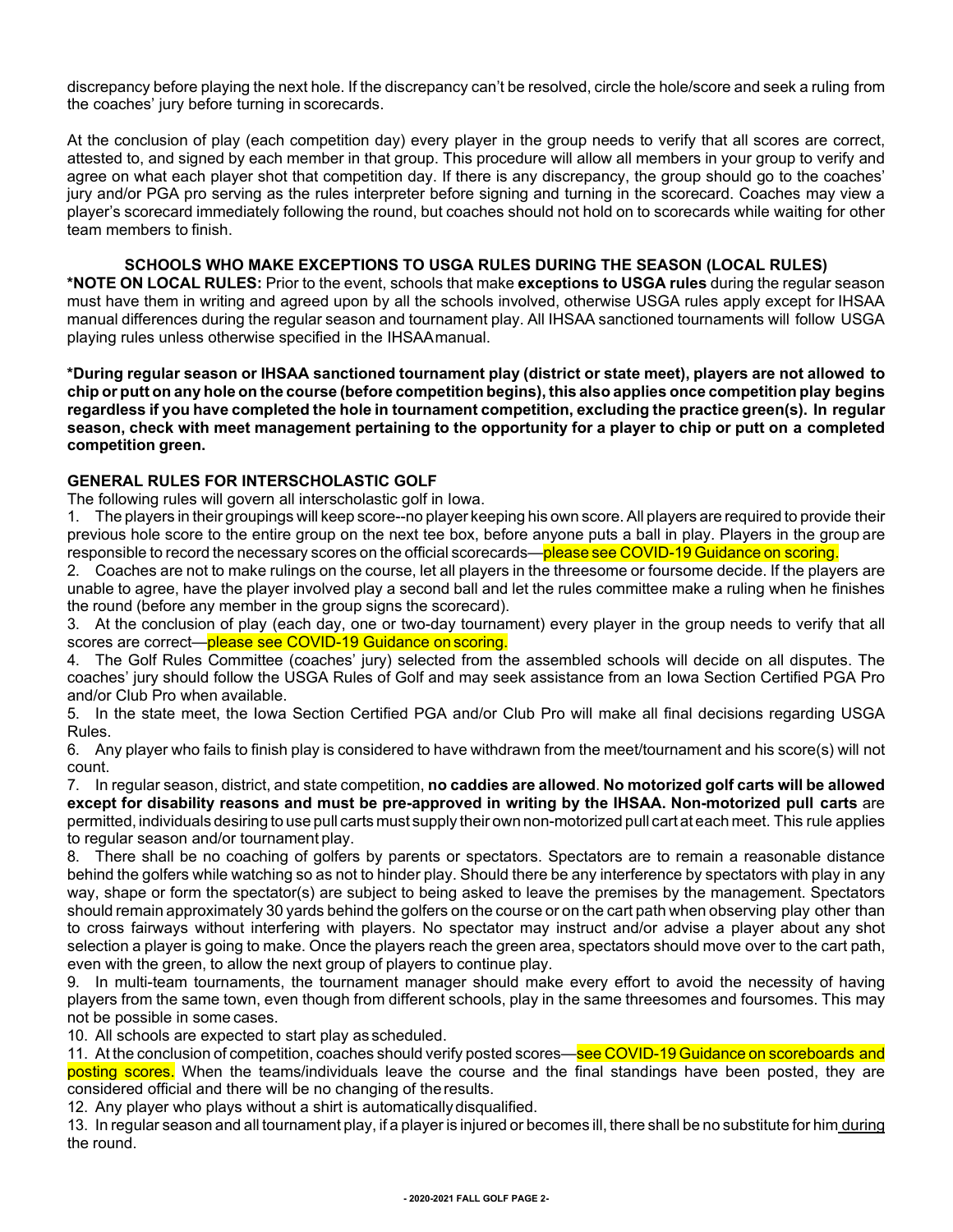14. The casual use of cell phones (texting, talking, surfing the web)is prohibited during regular season and tournament play except for the use as a rangefinder or official scorekeeping. No cell phone for general use may occur until the player's round is completed and the scorecard is submitted to the official scorer. One exception to player use of a cell phone is in case of an emergency during theround.

15. In response to USGA Rule 4.3a(4), the IHSAA shall expand its local rule banning casual use of cell phones to include restrictions on all portable audio/video devices that players might watch or listen to during the course of play. Penalty will result in disqualification of the player.

16. A player disqualified from a meet/tournament for unsportsmanlike conduct is disqualified for the entire event (rest of the tournament or multiple day event), whether it is a one-day or two-day event.

17. Coaches, during regular season and tournament play, players are required to walk to the starting tee—see COVID-19 Guidance.

18. The individual hole by hole score is what counts on a player's scorecard. Even if the score is added incorrectly, the hole by hole score is the player's score for that round. Most scoring programs total the score once all the hole by hole scores have been entered.

#### **IHSAA CODE OF CONDUCT FOR PLAYERS**

1. The IHSAA local rule governing code of conduct for players prescribes that a verbal warning shall be issued on the **first offense** for conduct unbecoming high school players. Such conduct shall include, but is not limited to:

a.) Club throwing or ball throwing defined as could cause harm to another participant, spectator, course or means of releasing frustration.

- b.) Use of abusive language.
- c.) Willful acts which damage property or equipment on the course.
- d.) Other unbecoming conduct as determined by the Golf Rules Committee (coaches' jury).

**Second offense,** the player shall be assessed a two-stroke penalty. **Third offense,** the player shall be disqualified.

In regular season meets, the code of conduct shall be enforced by the Golf Rules Committee (coaches' jury) which in dual meets is comprised of the two head coaches and/or PGA pro serving as the rules interpreter in that dual meet. In multi-team competitions, the designated three-person coaches' jury and/or PGA pro serving as the rules interpreter shall comprise the Golf Rules Committee.

#### Players and coaches have the discretion to alert the Golf Rules Committee if they believe a Code of Conduct **violation has occurred.**

**IMPORTANT:** The IHSAA Code of Conduct Rule **does not** negate the ability to enforce USGA Rule 1.2a for "serious misconduct" which may result in immediate disqualification.The phrase "serious misconduct"in Rule 1.2a is intended to cover player misconduct that is so far removed from the expected norm in golf that the most severe sanction of removing a player from the competition is justified. The committee must determine if the misconduct is serious considering all the circumstances. Please refer to USGA Rule 1.2a Interpretations for further clarification.

2. Any player who uses **tobacco** (including smokeless and similar devices) or gambles on the course is automatically disqualified per USGA Rule 1.2a for serious misconduct. In the case of gambling between players, the players involved are disqualified in that given meet.

3. **Eligibility Rule 36.14(2) Penalties.** Any student disqualified from an interscholastic contest by game officials for flagrant, violent, or verbal misconduct will be ineligible for the next regular scheduled game/meet at the level of competition and all other games/meets in the interim at any level in addition to any other penalties the IHSAA or school may assess. The second violation carries a four games/meets automatic ineligibility. It will be the responsibility of the host school meet manager to report any disqualification(s) to the IHSAA the day following the meet, if the meet is held on a Friday or Saturday, then on the Monday following the meet. It is the coach's responsibility to inform his/her administrator of any disqualification(s). The administrator will file an official report form with the IHSAA on-line.

4. The IHSAA and the Golf Coaches Advisory Committee feel the code of conduct rules are appropriate.

#### **DISQUALIFIED PLAYER**

If a player is disqualified for any unsporting like act, he is ejected from the entire one or two-day tournament. If a player is deemed disqualified from any two-day tournament on day one, for a misapplication of a rule, illness/injury after he has put his ball in play/started competition (not unsportsmanlike conduct), the player is disqualified and his score will not count the day he is disqualified. This individual would be able to compete and his score would count on the second day only of a two-day event. The coaches' jury at this particular tournament site would make the finalruling pertaining to any unusual circumstances dealing with a disqualification except for unsportsmanlike behavior.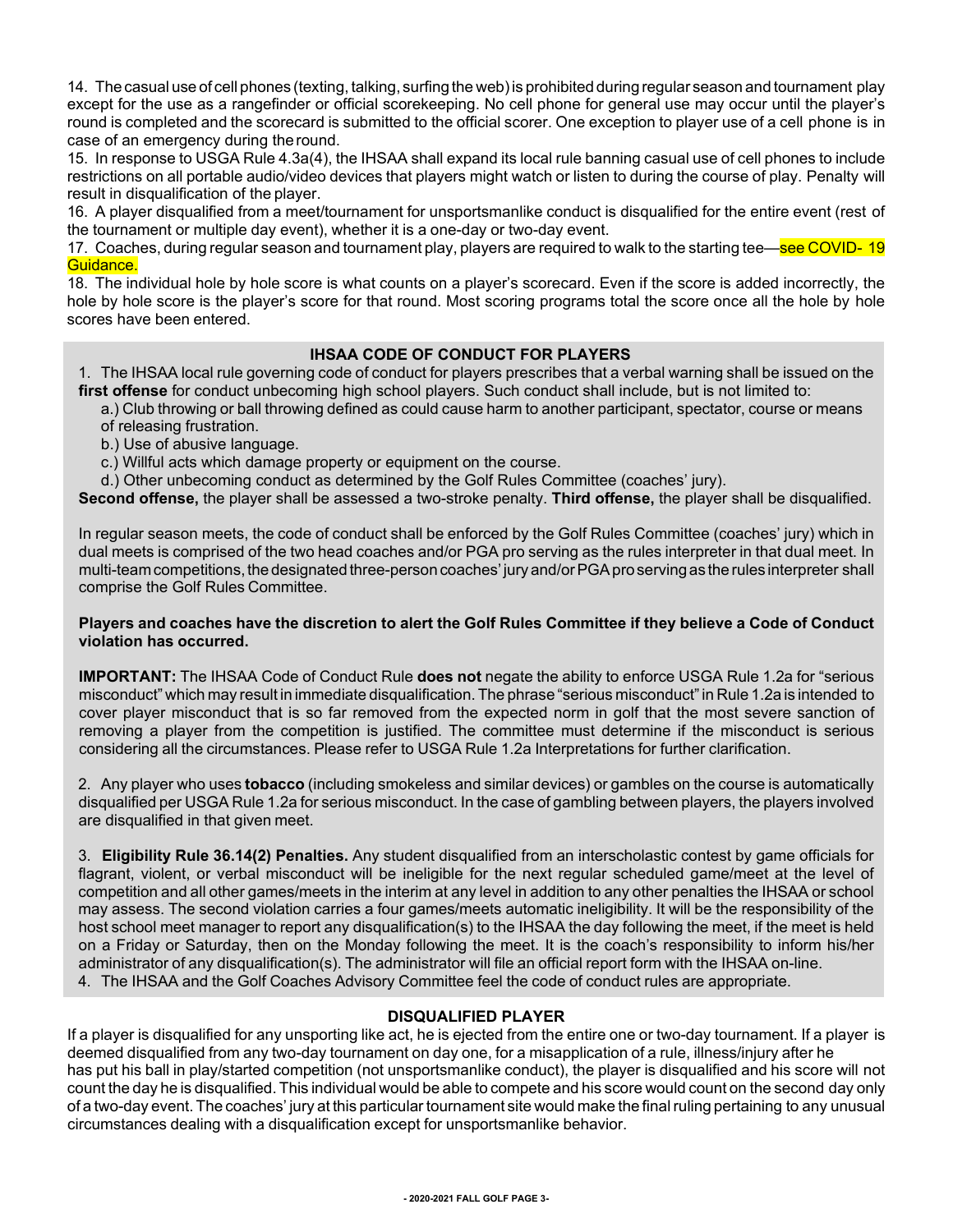#### **CELL PHONES FOR SCORING & AS RANGEFINDERS**

Cell phones are allowed during competition as distance only rangefinders and for official competition score entry. Neither coaches or players should communicate via cell phone except in case of emergency on the course. Cell phones are not available for casual use by players during competition. Use of a cell phone for unauthorized purpose(s) will result in a code of conduct violation per IHSAA rules.

#### **RANGEFINDER DEVICES (Laser & GPS)**

Rangefinder devices (laser & GPS) are permitted during the regular season and throughout the IHSAA tournament series. A player may obtain **distance information ONLY** from the rangefinder. **Cell phones (including distance apps), iPods, Smartwatches (a touchscreen wearable computer in the form of a wristwatch) are permitted during competition.** Devices designed to measure conditions other than distance are now permitted, PROVIDED the golfer only uses the device for distance measurement and not for the following banned information, which includes but is not limited to, wind speed, slope or club selection. **Players will be penalized if they use their rangefinder to measure anything but distance as a code of conduct violation and/or serious misconduct violation.**

Players and coaches (coaches that are permitted to coach tee to green) are encouraged to share distance information upon request. A player with a rangefinder may shoot distance from their position on the course and relay that information upon request to another player, PROVIDED the process does not delay play. **Spectators will not be allowed to provide or assist golfers with distanceinformation.**

#### **COACH, PLAYER & SPECTATOR CELL PHONES**

If a coach/spectator cell phone rings while a player's swing is in progress, the player may take his original shot or hit a second ball. If the player elects to hit a second shot, the player must take the second shot regardless of the outcome. Understand, if a **player's cell phone** rings during competition the player is assessed a code of conduct violation. **Player Cell phones for casual usage are prohibited during regular season and all tournament play**. No casual usage of a cell phone is allowed by a player until his round is completed and his score is turned into the official scorer. One exception to player use of a cell phone is in case of an emergency during the course of play.

#### **IHSAA RULE ON AUDIO AND/OR VIDEO DEVICES**

In response to USGA Rule 4.3a(4), the IHSAA shall expand its local rule banning casual use of cell phones to include restrictions on all portable audio/video devices that players might watch or listen to during the course of play. Penalty will result in a code of conduct violation.

#### **TWO AUTHORIZED COACHES ALLOWED**

**IHSAA coaching regulation:** Permit the designated golf coaches (maximum of two authorized coaches) to coach a player up until the player and the player's ball are on the green. **If any part of the player's ball is on the actual green, the ball is considered on the green**. Once the player arrives at the green (no delay by the player) the team or individual designated coach can have no more communication with competing player(s) until all players in the group have holed out. If a player hits a shot from 100 yards out and the ball lands on the green, the designated coach may communicate with this young man up until they reach the green (providing no delay walking to the green). Once the player is on the green, coach/player communication must cease. Keep in mind each team and or individual(s), are only allowed to have **two designated coaches** communicate with players while competition is in progress. **WHEN PROVIDING ADVICE—AN AUTHORIZED COACH MUST NOT ENTER ABUNKER**.

**Designated Coaches are not to assist or instruct a player regarding any putting on the green**. If no part of the player's ball is on the actual green, coach instruction is permitted. Coaches must understand that there is to be no **delaying of play** when providing instruction during the prescribed coaching time. The designated coach must understand this is additional time to coach player(s), but when visiting with players the **pace of play shall not be delayed**. This rule also allows the designated head coach an opportunity to address **speed of play** to players who have fallen behind the group in front of them.

#### **GOLF SHIRT REGULATION**

**All varsity** participants in regular season and tournament competition must wear similar (color and style) school issued or school approved **golf uniform shirt** (collared or non-collared), during competition. Due to adverse weather

conditions, if an individual VARSITY player desires to wear clothing (jacket/sweatshirt) over the top of his shirt, this jacket/sweatshirt does not need to be the same as his teammates. All attire worn at all levels shall be school approved and have no alcohol, tobacco or any inappropriate graphic on the clothing. Please remember the only attire that needs to be the same is the collard or non-collared shirt on each **varsity** participant.

The IHSAA's golf uniform shirt regulation shall be enforced as an IHSAA Golf code of conduct issue. This prescribes that a verbal warning shall be issued when the player/committee/coaches' jury becomes aware of the breach. The player has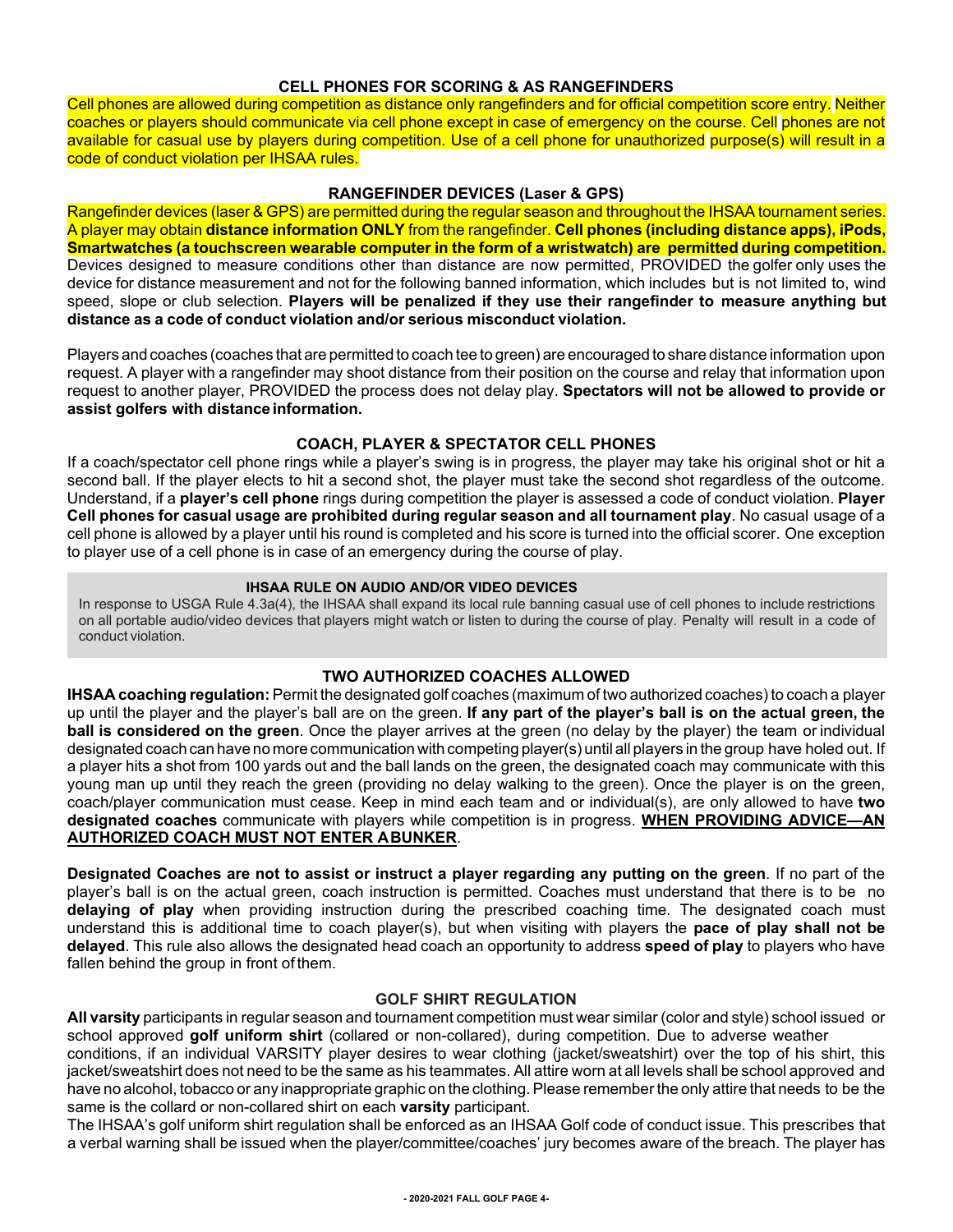until the completion of the next hole to comply with the golf uniform shirt regulation to avoid a penalty. If the player does not comply, then a two-stroke penalty will be applied. If the player still does not comply in a timely manner then a penalty of disqualification will be imposed.

#### **FOOD AND DRINKS AT GOLF SITES**

Coaches may provide water or sport drinks for the players throughout the one or two-day event. Coaches will be permitted to provide a sandwich or energy bar for the players. Golf courses are hosting events for a minimal green fee and we need to respect their opportunity to sell food and drink at their courses. **Coaches are not to place coolers out on the course**, they are to keep only a small portable cooler with them in their car or on their cart and provide food to their players only as they see fit. Coaches are not to provide food for spectators nor will spectators be allowed to bring food or drink on the premises. The IHSAA appreciates your cooperation pertaining to this regulation. **Please notify your spectators of this regulation**.

#### **SPECTATOR INFORMATION**

Spectators are not to interfere in any way, should not carry on conversations with players, should keep their distance from the players, and have no influence on the results. If any interference occurs, spectators may be asked to leave.

#### **COACHES MAKING RULINGS**

Coaches must understand that they are **not** rules consultants during the course of competition. **Coaches are not to rule on something they see, even if you feel it may have been a rules infraction.** Let the players play and if any questions arise, players should notify a member in their group and resolve the problem or hit a second ball and get a ruling when competition is completed and before any member in the group signs off on a scorecard. It is understandable that coaches want to assist in making rulings, but there are times when a incorrect ruling is provided and there is no recourse.

#### **TEAM OR INDIVIDUAL PRACTICE ROUND DEPARTURE TIME**

When a golf team or individual desires to go to an IHSAA tournament site for a practice round during school time, the coach needs to have **local school administrations approval,** in accordance with the IHSAA Handbook Practice Regulation. If a school desires to practice during school time, this practice round policy is now a local school administration decision.

#### **GUIDANCE FOR BREAKING OF TEAM TIES IN REGULAR SEASON EVENTS**

**TEAM TIEBREAKER:** Breaking of all **team ties** will be decided by using the **fifth player's score of that day,** and if the tie is not broken with the fifth player's score, use the **sixth player's score**. In the event a given team has only four players and the team they are tied with has five players, the team with five players would break the tie and be declared the winner. If a team has only five players and a team tie still exists after using each team's fifth players' score, the team with six players would break the tie and be declared the winner. This makes the fifth and sixth player's score more meaningful in the team concept. In a multi-team tournament scenario, if the team tie remains after using the fifth and sixth players score, a three-hole play-off should take place, using only the players' scores who counted that day. If the three-hole play-off does not break the team tie, then utilize sudden death.

#### **MANDATORY REPORTING OF STATS**

Head Golf Coaches are required to post team and individual varsity meet STATISTICS following each meet online using the QuikStats/VarsityBound website. Statistical data needs to be entered by 3:00 PM on Tuesday: **Tuesday, August 25 for meets through August 22**

**Tuesday, September 8 for meets through September 5 Tuesday, September 22 for meets through September 19** In addition, final stats need to be entered at the conclusion of your regular season and after the District and the State Meet. The penalty for failure to report on time is asfollows:

**First offense:** a letter/e-mail to the head coach and athletic director from the IHSAA sport administrator giving 3 days to comply with the mandate;

**Second offense:** a letter to the athletic director with a copy to the principal and superintendent from the IHSAA executive director, giving 3 days to comply with the mandate.

**Third offense:** IHSAA member school's expense allowances will be withheld by the IHSAA in the sport in which the third offense occurred